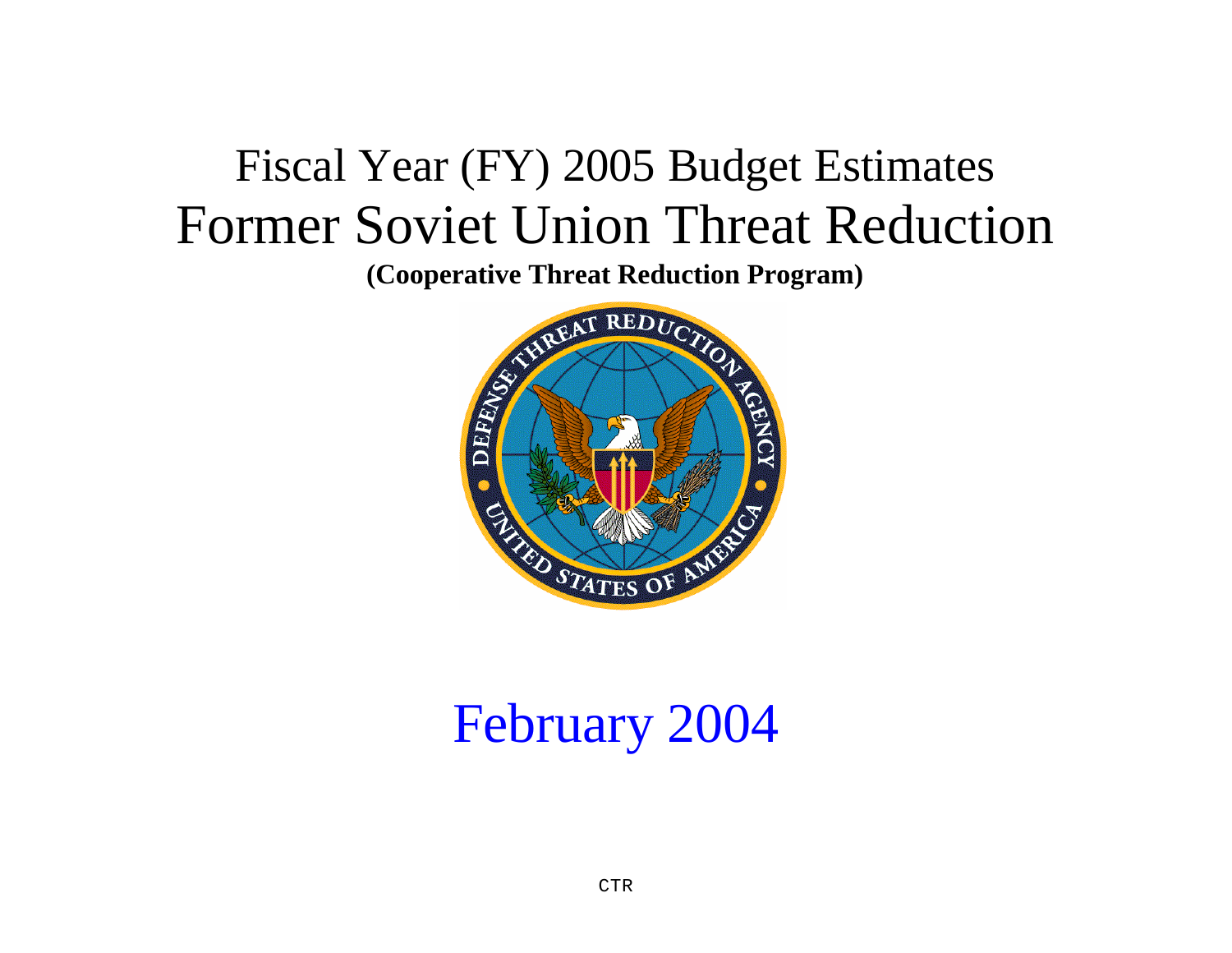#### **Summary:**

| FY     | Price  | Program | FY 2004  | Price  | Program   | FY 2005  |
|--------|--------|---------|----------|--------|-----------|----------|
| 2003   |        |         |          |        |           |          |
| Actual | Change | Change  | Estimate | Change | Change    | Estimate |
| 414.36 | 5.387  | 28,896  | 448.645  | 6.281  | $-45.726$ | 409.200  |
|        |        |         |          |        |           |          |

#### **I. Description of Operations Financed:**

The mission of the Cooperative Threat Reduction (CTR) program is to prevent the proliferation of weapons of mass destruction (WMD) and related materials, technologies and expertise from former Soviet Union (FSU) states, preferably through the safe destruction of Soviet era WMD, associated delivery systems and related infrastructure. The Department of Defense (DoD) has expanded the strategic focus of the CTR program to support the Global War on Terrorism. It has broadened the scope of Biological Weapons Proliferation Prevention activities and initiated a program in coordination with other Departments to permit non-Russia FSU states to detect and capture WMD crossing their borders.

The CTR program directly supports the U.S. National Security Strategy and Strategy to Combat WMD and contributes to national security by reducing the WMD threat to U.S. and allies; denying rogue states and terrorists access to WMD and related materials, technologies and expertise; exploiting the Soviet legacy of pathogens, data and expertise to enhance preparedness against biological threats; contributing to stability and cooperation in the FSU; and expanding U.S. influence in the FSU states. The CTR program continues at the source to dismantle strategic weapons delivery systems and infrastructure, enhance the security of WMD and weapons material, prevent proliferation of weapons technology, materials, and expertise and facilitate defense and military contacts to encourage military reductions and reform.

The Administration has taken a new approach toward providing assistance to Russia that stringently applies the conditions that must be met to certify Russia for CTR and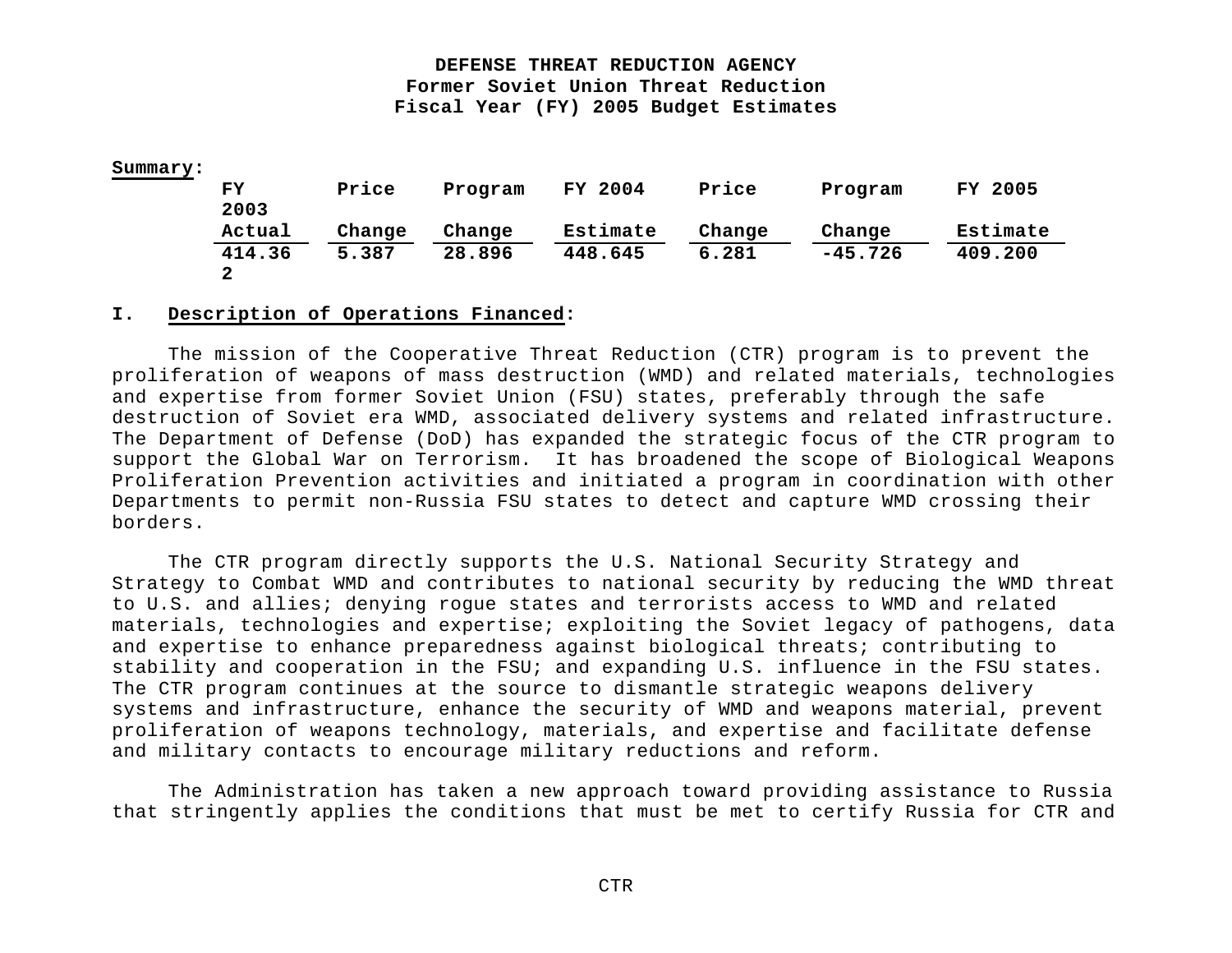#### **I. Description of Operations Financed (Continued):**

Freedom Support Act (FSA) assistance. Concern over Russian commitment to comply with the Biological and Chemical Weapons Conventions (BWC and CWC respectively) and to forego military modernization that exceeds legitimate defense requirements resulted in the Administration not certifying Russia in fiscal year (FY) 2002, FY 2003, and FY 2004. Instead, the Administration requested and exercised certification waivers in order to be able to continue to provide CTR and FSA assistance to Russia because of its important contributions to U.S. national security. The Administration has developed interagency guidelines that govern potential dual use assistance. The Department has augmented these guidelines that require strict accountability and oversight for dual use assistance such as cooperative biological research projects.

CTR Program objectives and related assistance activities are described below.

A. Objective One: Dismantle former Soviet Union WMD and associated infrastructure.

The potential proliferation of WMD, delivery systems and related technologies is a serious threat to U.S. and international security. DoD, through the CTR Program, seeks to reduce this threat by providing assistance to FSU states to dismantle WMD and associated delivery systems and infrastructure.

DoD, through the CTR program, assists Russia in dismantling Russian intercontinental ballistic missiles (ICBMs); silo launchers and road and rail mobile ICBM launchers; submarine launched ballistic missiles (SLBMs) and associated submarines; and WMD infrastructure. Additionally, DoD is assisting Ukraine in eliminating Tu-142 Bear and Tu-22M Backfire bombers and Kh-22 nuclear capable air to surface missiles.

Biological weapons capabilities in FSU states also pose a significant threat to U.S. national security. DoD estimates that approximately 40 Biological Research and Production Centers (BRPCs) are located in FSU states. DoD has funded a project to dismantle infrastructure associated with BW production or research at Soviet legacy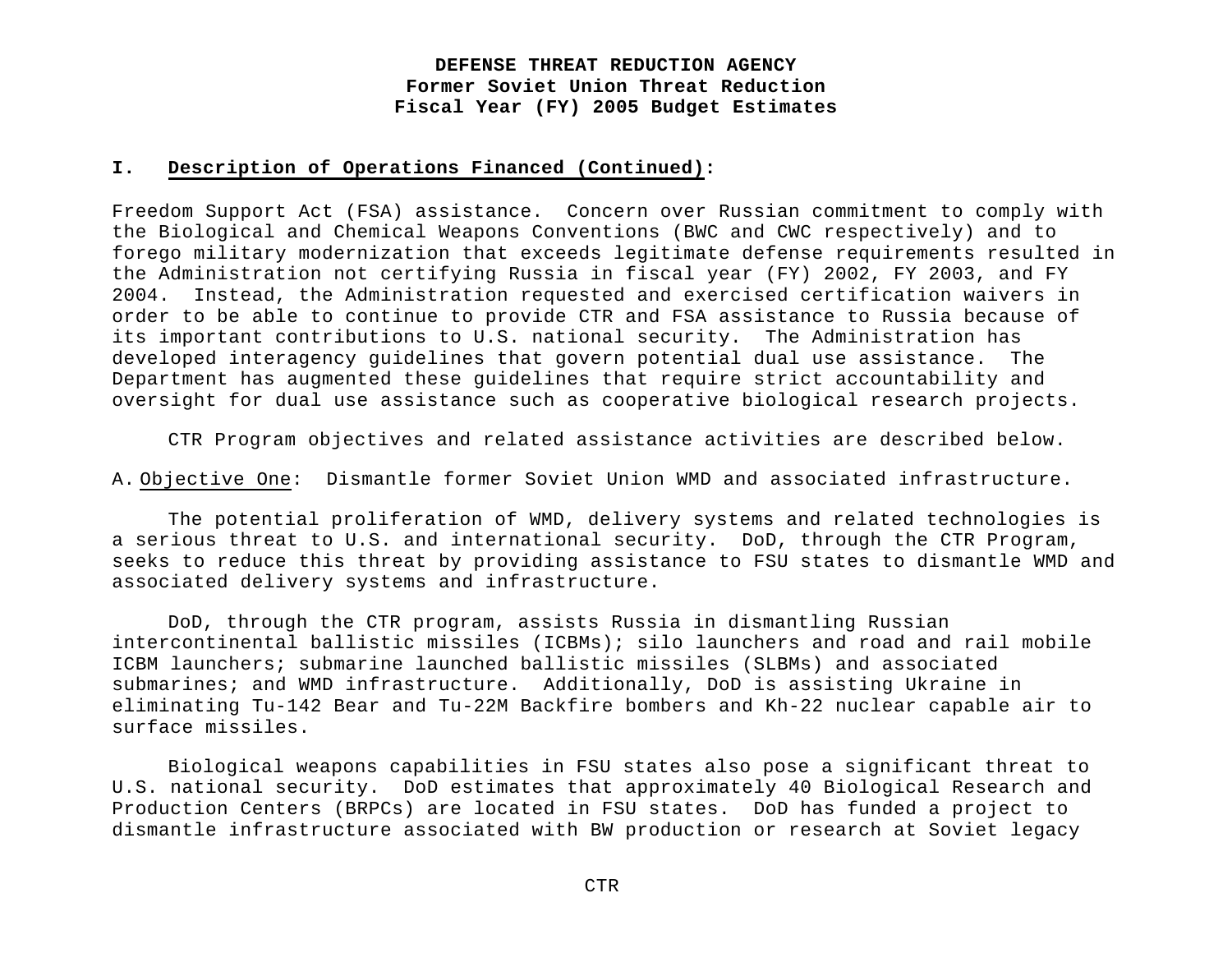#### **I. Description of Operations Financed (Continued):**

facilities. This project will eliminate infrastructure, equipment, and facilities previously used to perform BW related research and/or produce BW.

As a State Party to the CWC, Russia has agreed to eliminate its stockpile of chemical weapons and demilitarize its former CW production facilities. Subject to Russia's being certified for the conditions specified by Congress or a presidential waiver being authorized and exercised beyond FY 2004, CTR assistance will continue to fund construction of a CW destruction facility (CWDF) for organophosphorus (nerve) agent-filled artillery munitions. DoD will construct the CWDF near the Shchuch'ye CW storage facility which contains approximately 47 percent of the Russian nerve agentfilled artillery munitions (estimated at 5,460 metric tons in nearly two million rocket and tube artillery warheads/projectiles). Additionally, CTR assistance supports demilitarization of OAO Khimprom former nerve agent production facilities at Volgograd and Novocheboksarsk in Russia. Demilitarization will decontaminate, dismantle and destroy specialized equipment and features related to the production, transfer and storage of chemical agents/weapons as outlined in the CWC.

The CTR program also is eliminating nuclear weapons storage bunkers in Ukraine and Kazakhstan.

B. Objective Two: Consolidate and secure FSU WMD and related technology and materials.

The CTR Program in Russia encourages nuclear warhead dismantlement; provides enhanced security for strategic and tactical nuclear warheads in storage; and provides safe and secure storage for fissile material from dismantled nuclear warheads. The CTR Program assists in the secure transport of an estimated 2,000-2,500 nuclear warheads per year to dismantlement or secure storage facilities. Conclusion of a limited access protocol and associated arrangement with the Ministry of Defense (MOD) enables DoD to enhance security at more than 32 nuclear storage areas throughout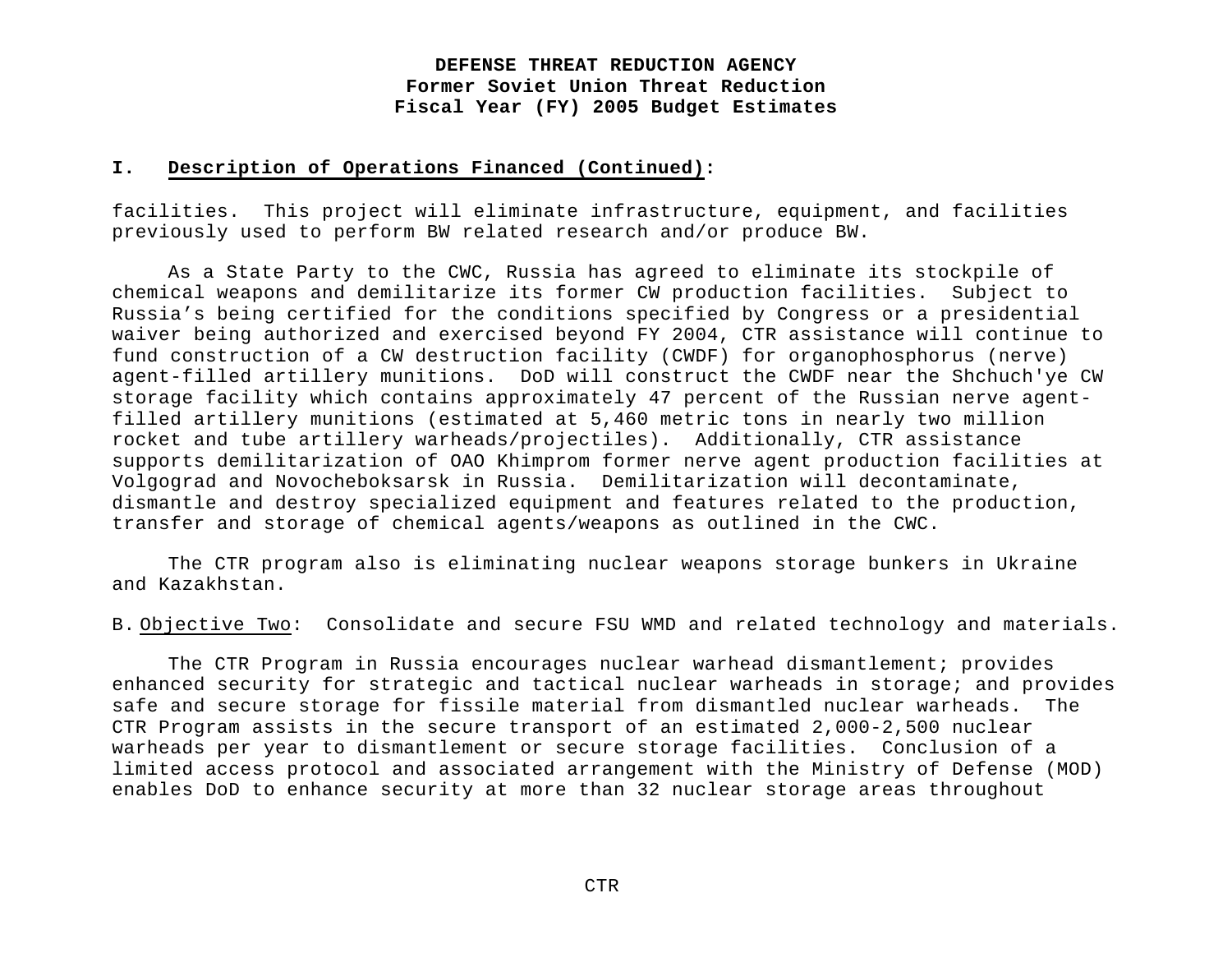#### **I. Description of Operations Financed (Continued):**

Russia. CTR assistance is coordinated with the Department of Energy's (DOE) Materials Protection, Control and Accounting assistance program.

CTR is assisting Kazakhstan in preventing the proliferation of previously unsecured nuclear materials.

CTR provides for consolidation and enhanced security and safety systems for dangerous virus and bacteria pathogen repositories at biological research centers. This assistance will help prevent the theft, diversion, or accidental release of dangerous biological pathogens.

CTR assistance under the projects to secure WMD storage sites is helping to establish personnel reliability programs to enhance the ability to screen and evaluate personnel who have access to nuclear and chemical weapons, and biological pathogen materials.

C. Objective Three: Increase transparency and encourage higher standards of conduct.

CTR Cooperative Biological Research (CBR) enhances the U.S. capability to prevent proliferation of the former Soviet BW scientific and technology base to rogue states and terrorist groups, while increasing transparency at FSU biological research facilities. Research projects address biotechnology issues between U.S. and FSU scientists in the areas of force health protection, medical countermeasures, counterterrorism and modeling. They provide the U.S. access to scientific expertise and the opportunity to transfer dangerous pathogens to the U.S. for forensics reference. Cooperative research through DoD's partnership with the International Science and Technology Center (ISTC) encourages higher standards of openness, ethics and conduct at the scientist level and preempts potential "brain drain" of scientists to rogue states. Due to continuing concerns over Russia's compliance with the BWC, stringent management oversight is enforced for CBR activities in Russia.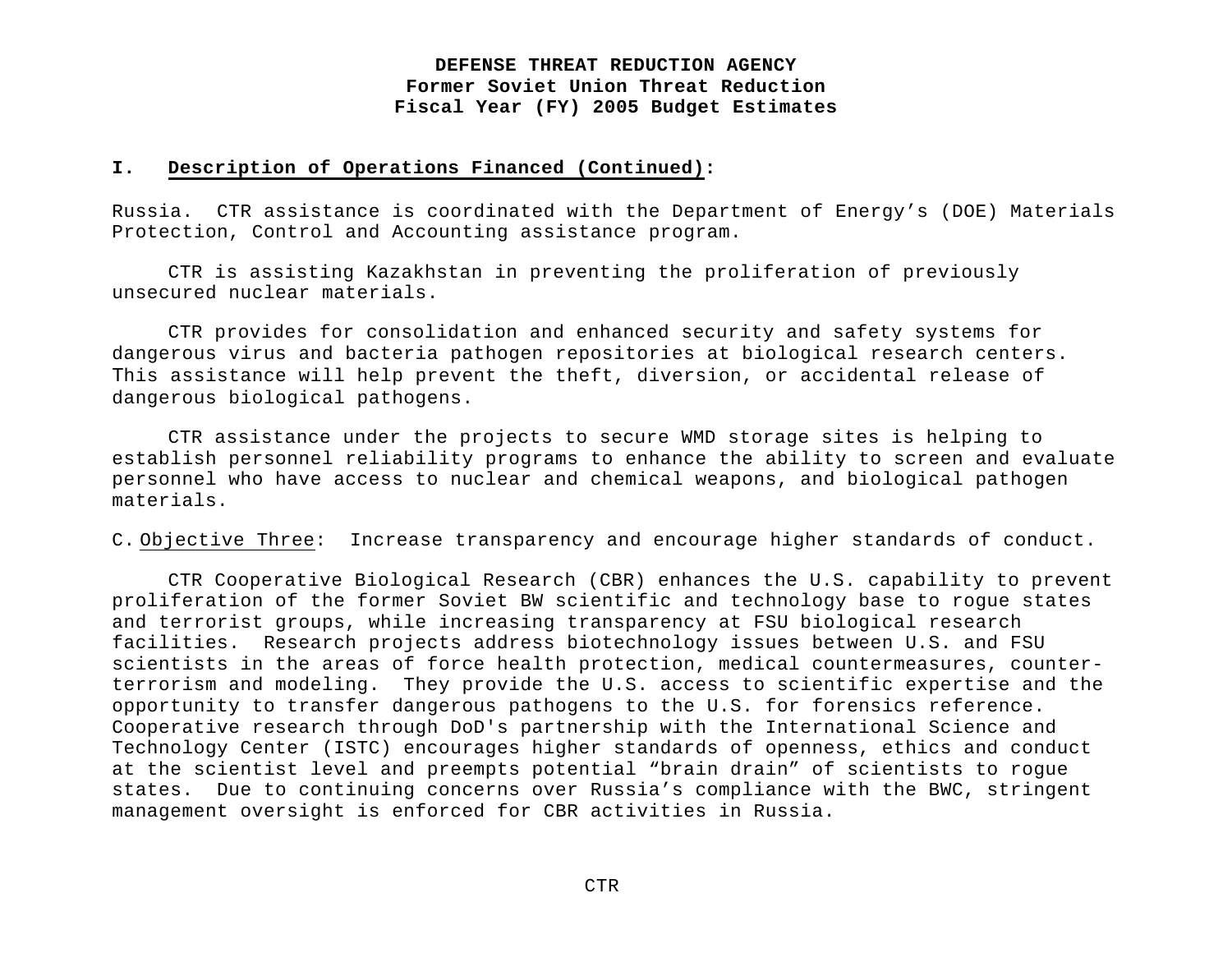#### **I. Description of Operations Financed (Continued):**

D. Objective Four: Support defense and military cooperation with the objective of preventing proliferation.

The WMD Proliferation Prevention Initiative will enhance the capability of non-Russian FSU states to deter, detect, and interdict illicit trafficking of WMD and related materials, and to respond to WMD incidents at the border or in country. DoD will provide equipment, training, infrastructure and logistics support to enhance national and regional capabilities to prevent the proliferation of WMD, components, and materials to terrorists, rogue states, or organized crime groups. DoD is pursuing maritime border control projects in Azerbaijan and Kazakhstan, land and maritime border control projects in Ukraine, and a portal monitor project in Uzbekistan.

In the Biological Weapons Proliferation Prevention area, DoD will undertake new Biological Threat Agent Detection and Response activities that will strengthen DoD's ability to detect and diagnose outbreaks, to attribute them to natural or terrorist causes, to access real-time, unfiltered medical intelligence, to consolidate pathogen collections into central labs, to modernize diagnostic capabilities to minimize need for pathogen retention at vulnerable field stations, and to develop a network of trained, ethical partner scientists equipped to prevent, deter, and contain a bioattack. This project also will enhance Russian smallpox vaccine production capacity to deter and counter smallpox terror threats outside the United States.

The CTR Program also supports expanded contacts between defense establishments to promote counter-proliferation, demilitarization and democratic reforms in FSU states. DoD has negotiated a series of implementing arrangements with FSU states that govern the Defense and Military Contacts program. DoD has provided support to 32 separate major commands, service headquarters, and subordinate commands for approximately 1,452 events between the U.S. and FSU states. Future events will include exchange visits between the Secretary of Defense and the Chairman, Joint Chiefs of Staff with their FSU states' counterparts; visits between naval, air and ground units; bilateral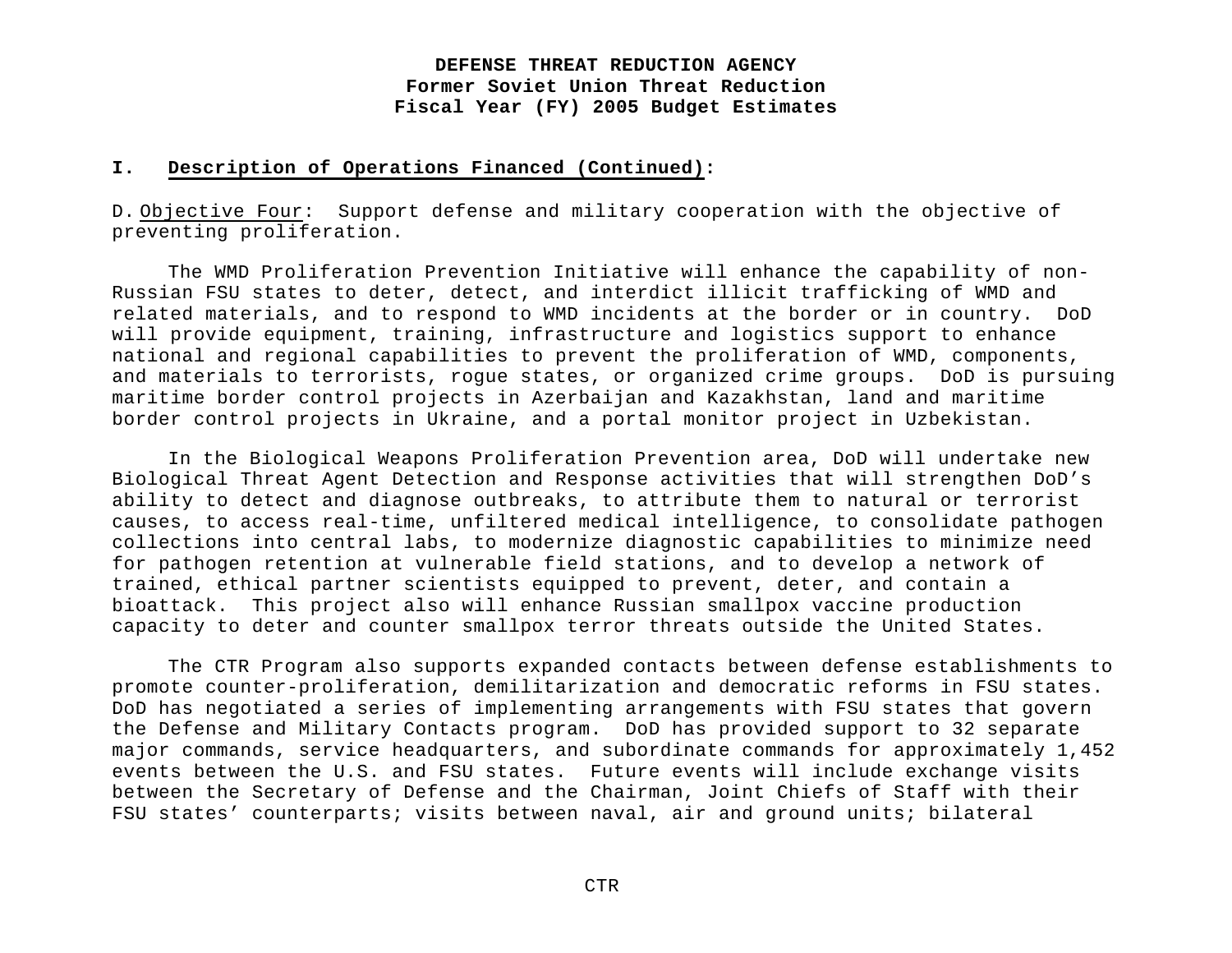#### **I. Description of Operations Financed (Continued):**

exercises and ship visits; and visits of the nation's senior officials. Participating states currently include Georgia, Kazakhstan, Kyrgyzstan, Moldova, Russia, Ukraine, and Uzbekistan.

E. Other Program Support: (Supports all four objectives)

Other Assessments/Administrative Support funds the Audits and Examination (A&E) program as identified in the appropriate umbrella and implementing agreements with CTR Program recipient states and overall program management and administration costs. The A&E program ensures that DoD-provided equipment, services, and training are fully accounted for, used effectively and efficiently for the purpose intended, and support CTR Program objectives. Additional CTR funding is required to support CTR delegation and technical teams' travel expenses, translator/interpreter support, and systems engineering and technical assistance.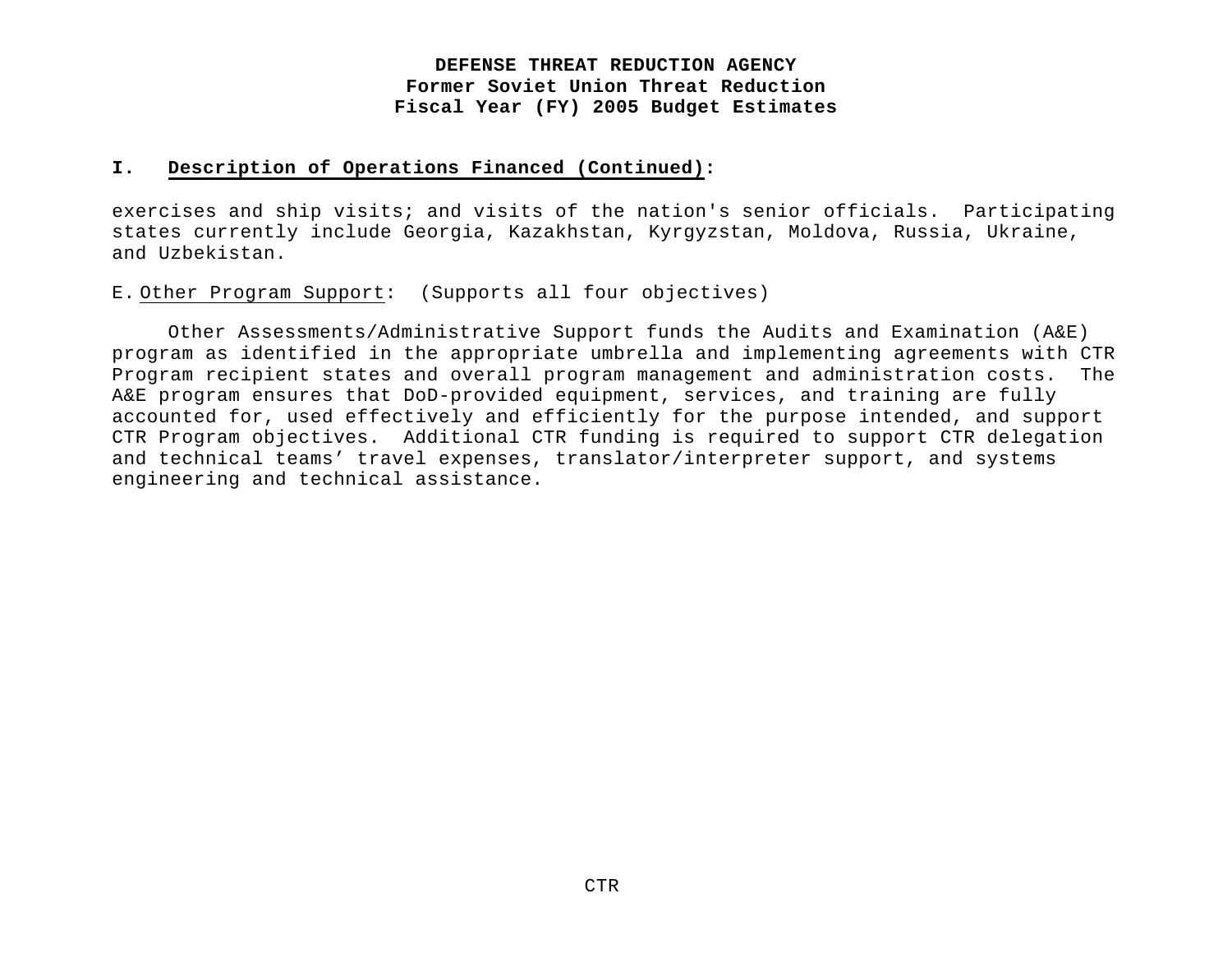#### **II. Force Structure Summary:**

A. Strategic Offensive Arms Elimination (SOAE) – Russia: Assists Russia in eliminating and destroying strategic delivery systems and infrastructure. CTR assistance is an incentive for Russia to draw down its legacy of former Soviet nuclear forces, thereby reducing opportunities for their proliferation or use. DoD is providing, through the CTR program, equipment and services to destroy or dismantle ICBMs, ICBM silo launchers, and road/rail mobile launchers, SLBMs, SLBM launchers and associated strategic submarines, and WMD infrastructure. Also, CTR assistance supports the disposition of spent naval reactor fuel from dismantled SSBNs and the provision of emergency response support equipment. Written legal commitments are replacing good faith obligations whenever CTR provides infrastructure or equipment to carry out these elimination projects.

B. Weapons Storage Security – Russia: CTR assistance is providing MOD an enhanced inventory control and management system to track deactivated strategic and tactical nuclear weapons; improved security at nuclear weapons storage sites that have either or both strategic and tactical weapons; guard force training; and personnel reliability program (PRP) equipment and training to deter the theft, diversion, or sabotage of both strategic and tactical nuclear weapons.

C. Weapons Transportation Security – Russia: CTR assistance supports the safe and secure transportation of nuclear warheads from operational sites to dismantlement or secure storage facilities. MOD provides technical and security personnel and their equipment. CTR assistance will be used to certify and maintain MOD nuclear weapons transportation cargo and guard rail cars, to include life extension. If life extension and certification is unsuccessful, DoD may procure nuclear weapons cargo and guard railcars with improved alarm, monitoring and access denial systems. DoD will require written legal commitments from MOD to use the new cars to transport nuclear weapons to enhanced storage or dismantlement facilities.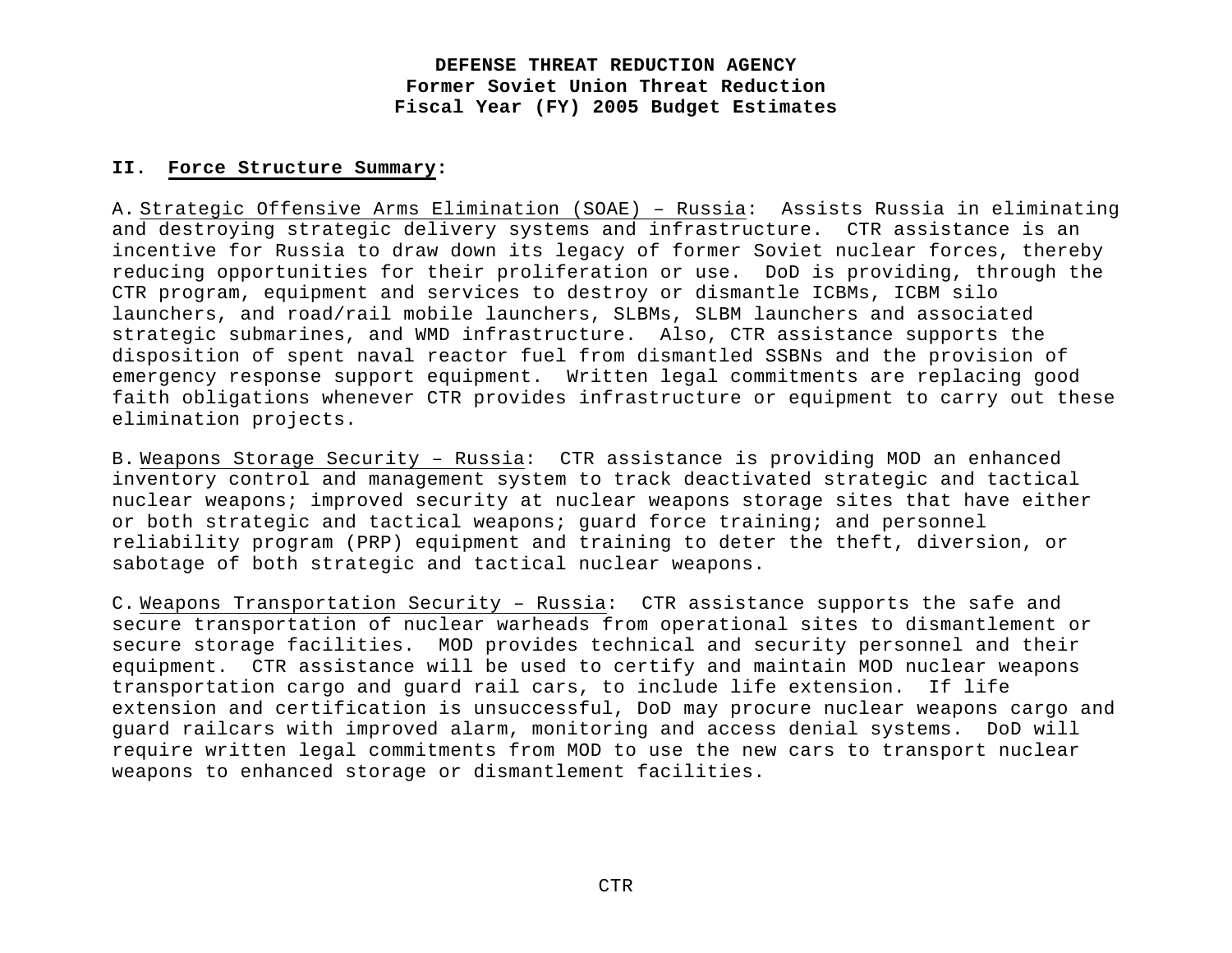#### **II. Force Structure Summary (Continued):**

D. Chemical Weapons Destruction (CWD) – Russia: CTR assistance supports the U.S. objectives of eliminating CW and preventing proliferation of CW capabilities to rogue states and terrorist groups. The CTR program is assisting in the design and construction of the CWDF for organophosphorus (nerve) agent filled munitions. Continued CTR support is contingent upon Russia's meeting congressional conditions for this assistance or Congress's providing, and the President's exercising, a waiver for these conditions in FY 2005 and beyond. The CWD program area also assists in demilitarizing former CW production facilities in Russia.

E. Strategic Nuclear Arms Elimination (SNAE) – Ukraine: Assists Ukraine in destroying nuclear delivery systems and infrastructure to prevent the proliferation of technology. The CTR program will eliminate Tu-142 bombers, Tu-22M bombers and Kh-22 nuclear capable air to surface missiles.

F. Weapons of Mass Destruction Infrastructure Elimination (WMDIE) – Ukraine: Eliminates facilities for storage and maintenance of nuclear weapons.

G. Weapons of Mass Destruction Infrastructure Elimination (WMDIE) – Kazakhstan: Supports projects to secure fissile and radioactive materials, and eliminates a former nuclear weapons storage area.

H. Biological Weapons (BW) Proliferation Prevention: CTR assistance consolidates and secures or eliminates dangerous pathogen collections at biological research institutes; dismantles former Soviet BW research and production facilities; targets cooperative biological research to prevent the proliferation of expertise on dangerous pathogens and to encourage higher standards of openness, ethics, and conduct at the scientist level; and provides Biological Threat Agent Detection and Response. DoD is partnering with the International Science and Technology Center (ISTC) for projects in Russia, and continues to pursue an implementing agreement. Implementing agreements are in effect with Kazakhstan, Uzbekistan, and Georgia, and an agreement with Ukraine is nearing signature.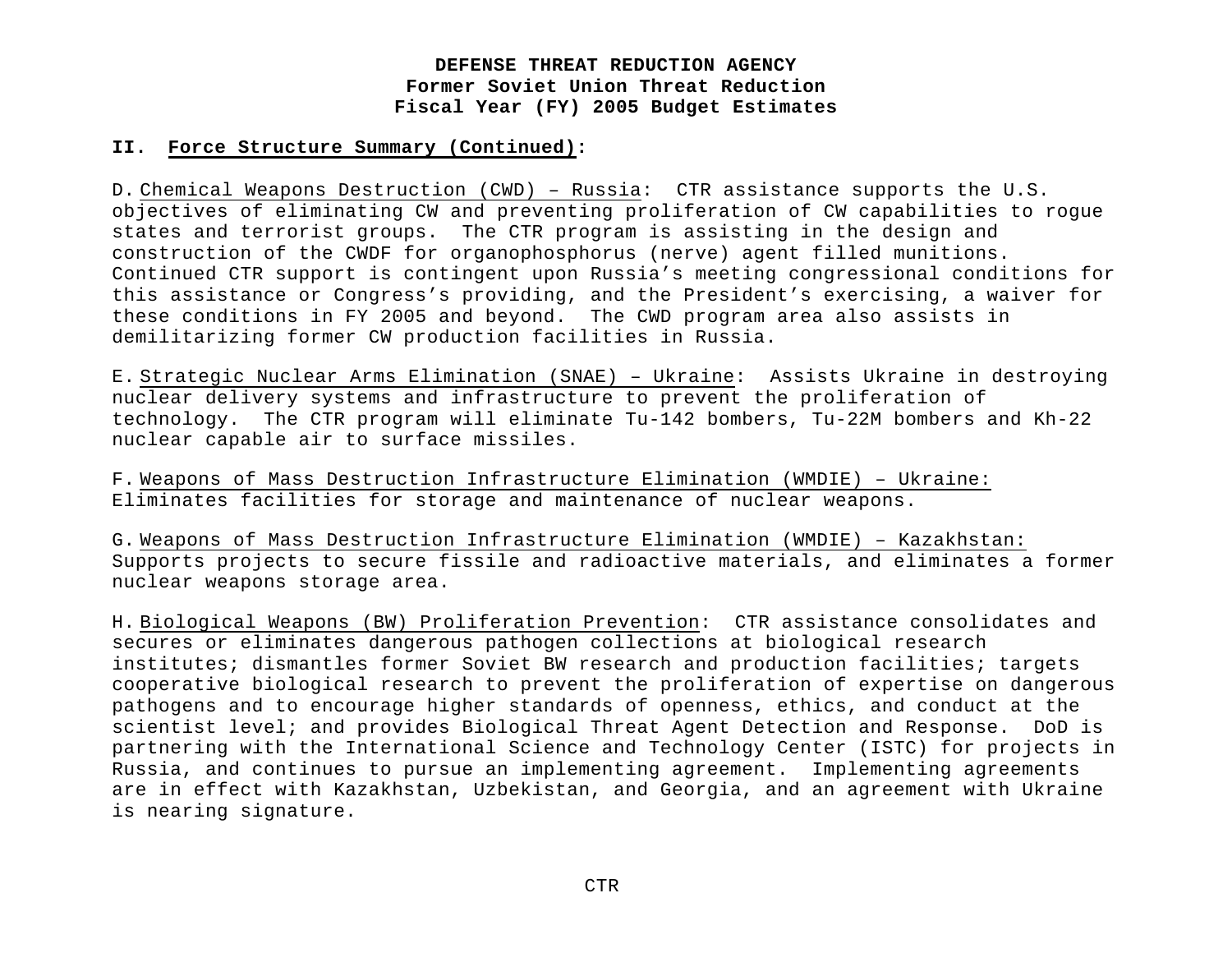#### **II. Force Structure Summary (Continued):**

I. WMD Proliferation Prevention Initiative: CTR assistance will enhance the capability of non-Russian FSU military, internal security forces, border guards and customs forces to prevent, deter, detect and interdict unauthorized movement of WMD or related materials across borders, and to respond effectively to WMD incidents at the border.

J. Defense and Military Contacts: CTR funding expands contacts between defense establishments to promote counter-proliferation, demilitarization and democratic reform. The Defense and Military Contacts program is intended to: encourage and assist FSU states in downsizing their defense establishment; encourage support for democratic reform; assist the FSU states' military to better understand Western society, including civil-military relations; and to support mutual counterproliferation objectives.

K. Other Assessments/Administrative Support: CTR funding supports a congressionally mandated Audits and Examinations (A&E) program and overall program administrative and support costs. Activities include CTR delegation and technical team travel, translator/interpreter support, project requirements development, embassy support costs, and contracted technical and analytical program support.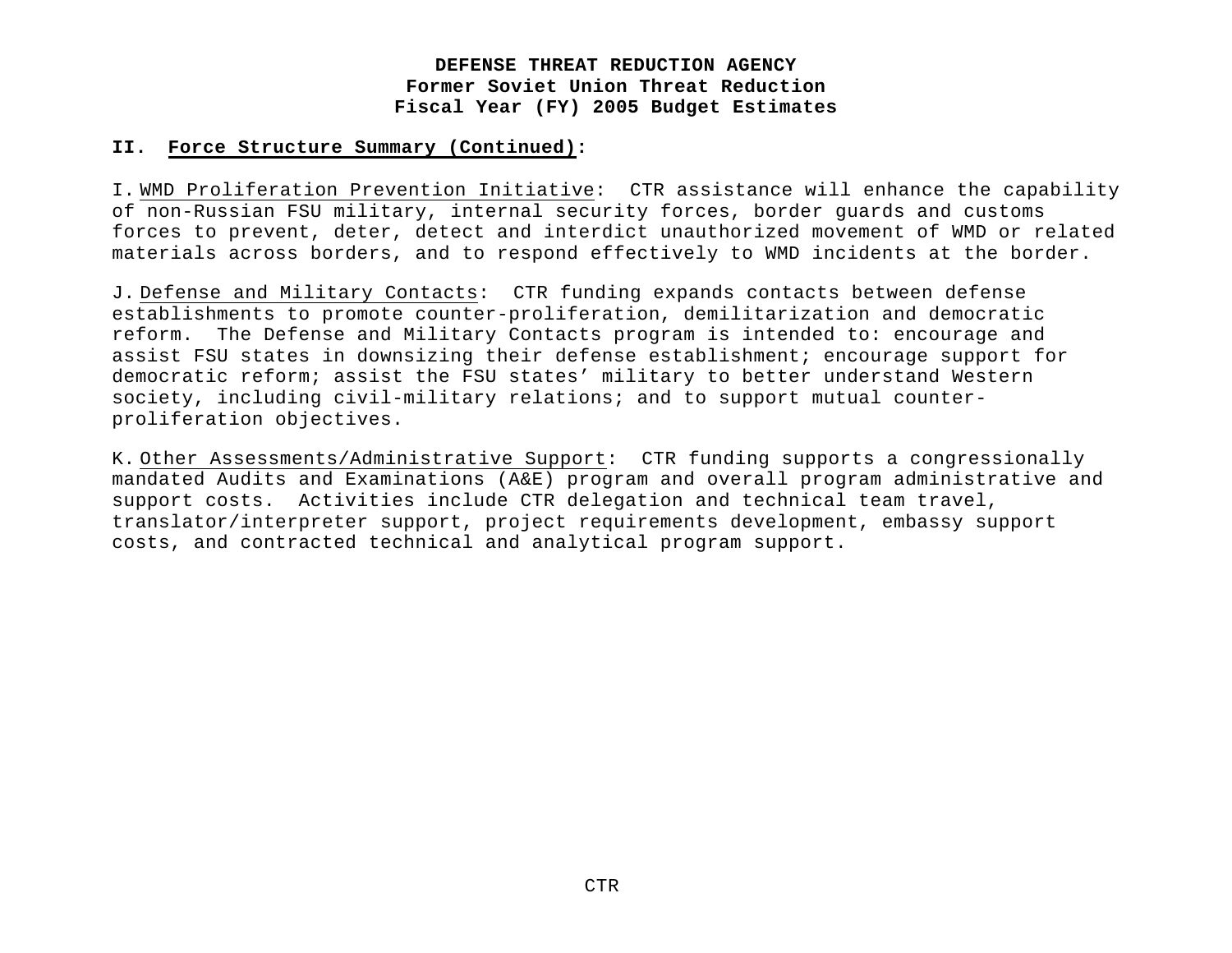# **III. Financial Summary (FSU: \$ in Thousands):**

| A. Sub-Activity Group                          |                    | FY 2004           |                    |                     |                     |
|------------------------------------------------|--------------------|-------------------|--------------------|---------------------|---------------------|
|                                                | FY 2003<br>Actuals | Budget<br>Request | Appro-<br>priation | Current<br>Estimate | FY 2005<br>Estimate |
| A. Strategic Offensive Arms Elimination-Russia | 70,100             | 57,600            | 66,600             | 66,600              | 58,522              |
| B. Weapons Storage Security-Russia             | 39,800             | 48,000            | 48,000             | 48,000              | 48,672              |
| C. Weapons Transportation Security-Russia      | 19,600             | 23,200            | 23,200             | 23,200              | 26,300              |
| D. Chemical Weapons Destruction-Russia         | 132,900            | 200,300           | 200,300            | 200,300             | 158,400             |
| E. Strategic Nuclear Arms Elimination-Ukraine  | 6,400              | 3,900             | 4,900              | 4,900               |                     |
| F. WMD Infrastructure Elimination-Ukraine      | 8,700              | $\qquad \qquad -$ |                    |                     |                     |
| G. WMD Infrastructure Elimination-Kazakhstan   | 8,900              |                   |                    |                     |                     |
| H. BW Proliferation Prevention                 | 54,700             | 54,200            | 54,200             | 54,200              | 54,959              |
| I. WMD Proliferation Prevention Initiative     | 39,800             | 39,400            | 29,400             | 29,400              | 40,030              |
| J. Defense and Military Contacts               | 18,800             | 11,100            | 8,945              | 8,945               | 8,000               |
| K. Other Assessments/Administrative Support    | 14,662             | 13,100            | 13,100             | 13,100              | 14,317              |
| Total                                          | 414,362            | 450,800           | 448,645            | 448,645             | 409,200             |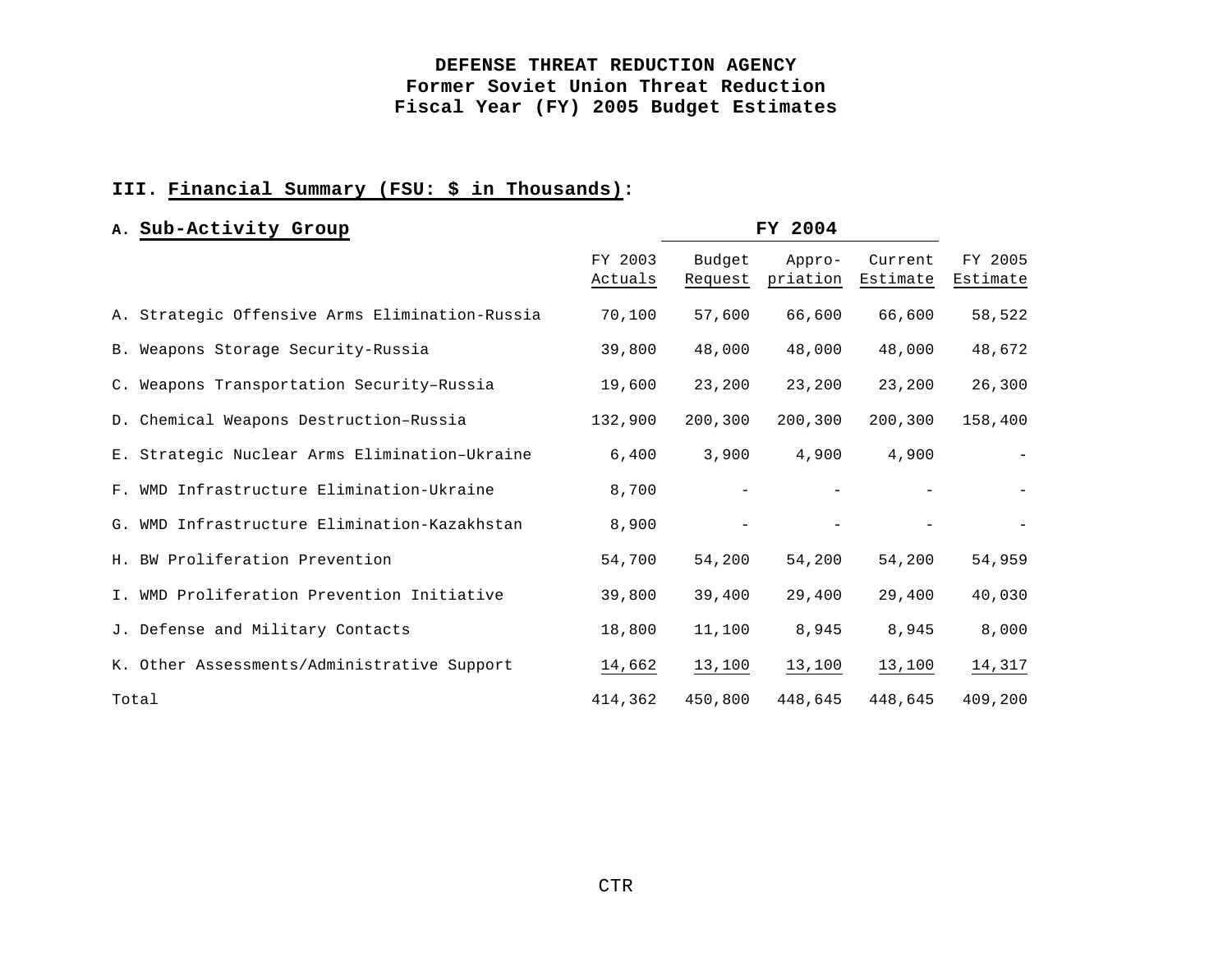# **III. Financial Summary (FSU: \$ in Thousands) (Continued):**

# **B. Reconciliation Summary**

|                                                                     | Change     | Change     |
|---------------------------------------------------------------------|------------|------------|
|                                                                     | FY 2004/FY | FY 2004/FY |
|                                                                     | 2004       | 2005       |
| 1. Baseline Funding                                                 | 450,800    | 448,645    |
| a. Congressional Adjustments (Distributed)                          |            | N/A        |
| b. Congressional Adjustments (Undistributed)                        |            |            |
| c. Congressional Adjustments (General Provisions)                   | $-2,155$   |            |
| d. Congressional Earmarks                                           |            |            |
| e. Congressional Earmark Billpayers                                 |            |            |
| 2. Appropriated Amount (Subtotal)                                   | 448,645    |            |
| Adjustments to meet Congressional Intent                            |            |            |
| Across-the-board Reduction (Rescission)                             |            |            |
| Approved Reprogrammings/Transfers                                   |            |            |
| 3. Price Change                                                     |            | 6,281      |
| 4. Program Changes                                                  |            | $-45,726$  |
| 5. Current Estimate                                                 | 448,645    | 409,200    |
|                                                                     |            |            |
| C. Reconciliation of Increases and Decreases:                       |            |            |
|                                                                     |            |            |
| FY 2004 President's Budget Request                                  |            | 450,800    |
| 1. Congressional Adjustment                                         |            |            |
| a. Distributed Adjustment                                           |            |            |
| b. Undistributed Adjustments                                        |            |            |
| c. Adjustments to meet Congressional Intent                         |            |            |
| d. General Provisions                                               |            |            |
| Section 8126a - Management Efficiencies<br>(1)                      |            | $-2,155$   |
| FY 2004 Appropriated Amount                                         |            | 448,645    |
| 2. Emergency Supplemental                                           |            |            |
| a. Emergency Supplemental Funding Carryover                         |            |            |
| b. FY 2004 Emergency Supplemental Appropriations Act (P.L. 108-106) |            |            |
| 3. Fact-of-Life Changes                                             |            |            |
| a. Functional Transfers                                             |            |            |
| b. Technical Adjustments                                            |            |            |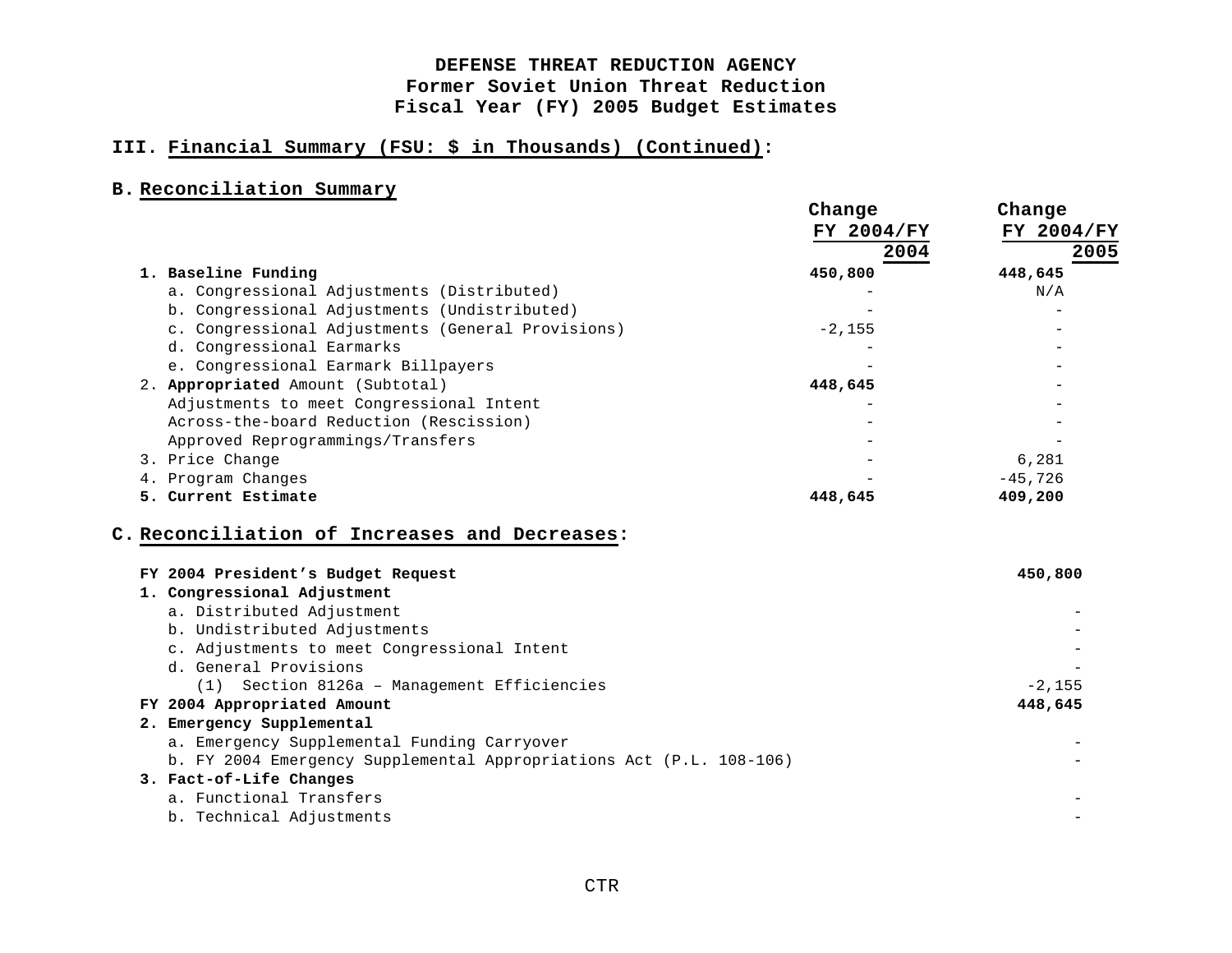# **III. Financial Summary (FSU: \$ in Thousands) (Continued):**

| c. Emergent Requirements                                                          |          |           |
|-----------------------------------------------------------------------------------|----------|-----------|
| Baseline Funding                                                                  |          | 448,645   |
| 4. Reprogrammings (requiring 1415 Actions)                                        |          |           |
| a. Increases                                                                      |          |           |
| b. Decreases                                                                      |          |           |
| Revised FY 2004 Estimate                                                          |          | 448,645   |
| 5. Less: Emergency Supplemental Funding                                           |          |           |
| Normalized Current Estimate for FY 2004                                           |          | 448,645   |
| 6. Price Change                                                                   |          | 6,281     |
| 7. Program Increases                                                              |          |           |
| a. Program Growth in FY 2005                                                      |          | 14,027    |
| 1) Weapons Transportation Security-Russia (FY 2004 Base: \$23,200) Funds          | 2,775    |           |
| increasing tariffs to ship warheads to dismantlement/storage facilities.          |          |           |
| Workload remains the same.                                                        |          |           |
| 2) WMD Proliferation Prevention (non-Russia FSU) (FY 2004 Base: \$29,400)         | 10,218   |           |
| Initiates additional proliferation prevention efforts to include portal           |          |           |
| monitors, enhanced maritime and air surveillance.                                 |          |           |
| 3) Other Assessments/Administrative Support (FY 2004 Base \$13,100)               | 1,034    |           |
| Provides additional in country embassy support in Russia.                         |          |           |
| 8. Program Decreases                                                              |          |           |
| a. Program Decreases in FY 2005                                                   |          | $-59,753$ |
| 1) Strategic Offensive Arms Elimination-Russia (FY 2004 Base: \$66,600)No         | $-9.010$ |           |
| funding required for spent naval fuel containers.                                 |          |           |
| 2) Strategic Nuclear Arms Elimination-Ukraine (FY 2004 Base: \$4,900) No          | $-4,900$ |           |
| additional funds required due to rescoping of projects.                           |          |           |
| 3) Chemical Weapons Destruction (FY 2004 Base \$200,300): Aligns funds to -44,773 |          |           |
| the revised construction schedule for the Chemical Weapons Destruction            |          |           |
| Facility.                                                                         |          |           |
| 4) Defense and Military Contacts (FY 2004 Base \$8,945): Reduction aligns         | $-1,070$ |           |
| funds to the anticipated program requirements.                                    |          |           |
| FY 2005 Budget Request                                                            |          | 409,200   |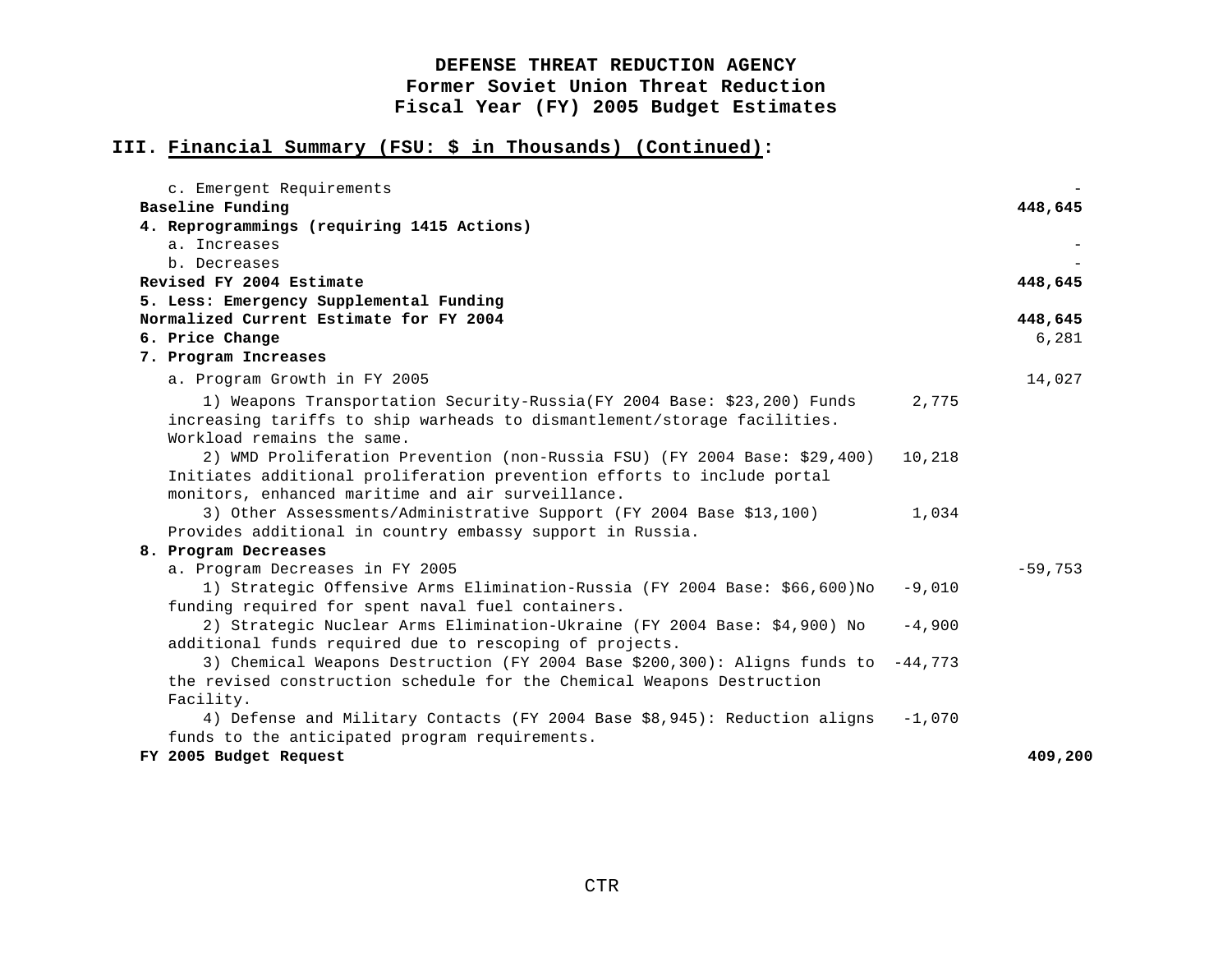#### **IV. Performance Criteria and Evaluation Summary:**

|                                                      | (\$'s in Thousands)     |
|------------------------------------------------------|-------------------------|
|                                                      | FY 2003 FY 2004 FY 2005 |
| A. Strategic Offensive Arms Elimination(SOAE)-Russia | 70,100 66,600 58,522    |

FY 2003 funds will: Complete elimination of 20 SLBM launchers and one associated SSBN and eliminate 16 SLBM launchers and one associated SSBN; Procure 36 transport/storage containers for spent naval fuel; Transport, dismantle, and eliminate 27 liquid fueled SLBMs; Eliminate two road mobile ICBM regiments; Transport, dismantle and eliminate 50 road mobile, solid fuel ICBMs/launchers; Transport, dismantle and eliminate 6 rail mobile, solid fuel ICBMs/launchers; Eliminate 9 liquid fueled ICBM silo launchers; Transport, dismantle and eliminate 7 liquid fueled ICBMs and make improvements to the infrastructure of the missile elimination and dismantlement facility; Remove propellant from ten solid fuel SLBMs by open burn and eliminate the motor cases; and Provide consolidated logistical support to maintain CTR provided equipment. FY 2004 funds will: Eliminate 16 SLBM launchers and one associated SSBN; Procure 48 transport/storage containers for spent naval fuel; Transport, dismantle, and eliminate 65 liquid fueled SLBMs; Eliminate three road mobile ICBM regiments; Transport, dismantle and eliminate 50 road mobile, solid fuel ICBMs/launchers; Transport, dismantle and eliminate 9 rail mobile, solid fuel ICBMs/launchers; Eliminate 15 liquid fueled ICBM silos; Transport, dismantle and eliminate 9 liquid fueled ICBMs; Remove propellant from five solid fuel SLBMs by open burn and eliminate the motor cases; and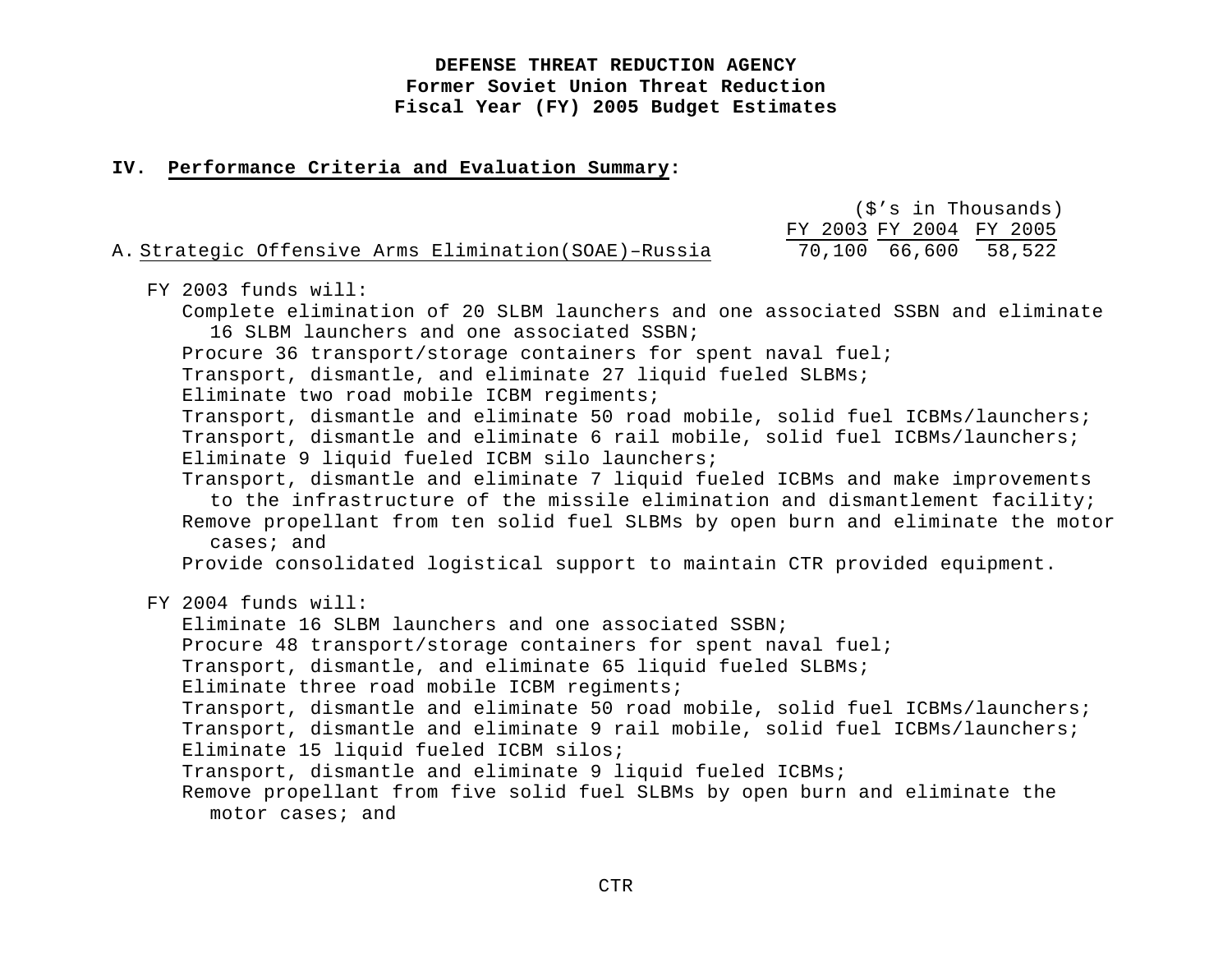# **IV. Performance Criteria and Evaluation Summary (Continued):**

Provide consolidated logistical support to maintain CTR provided equipment.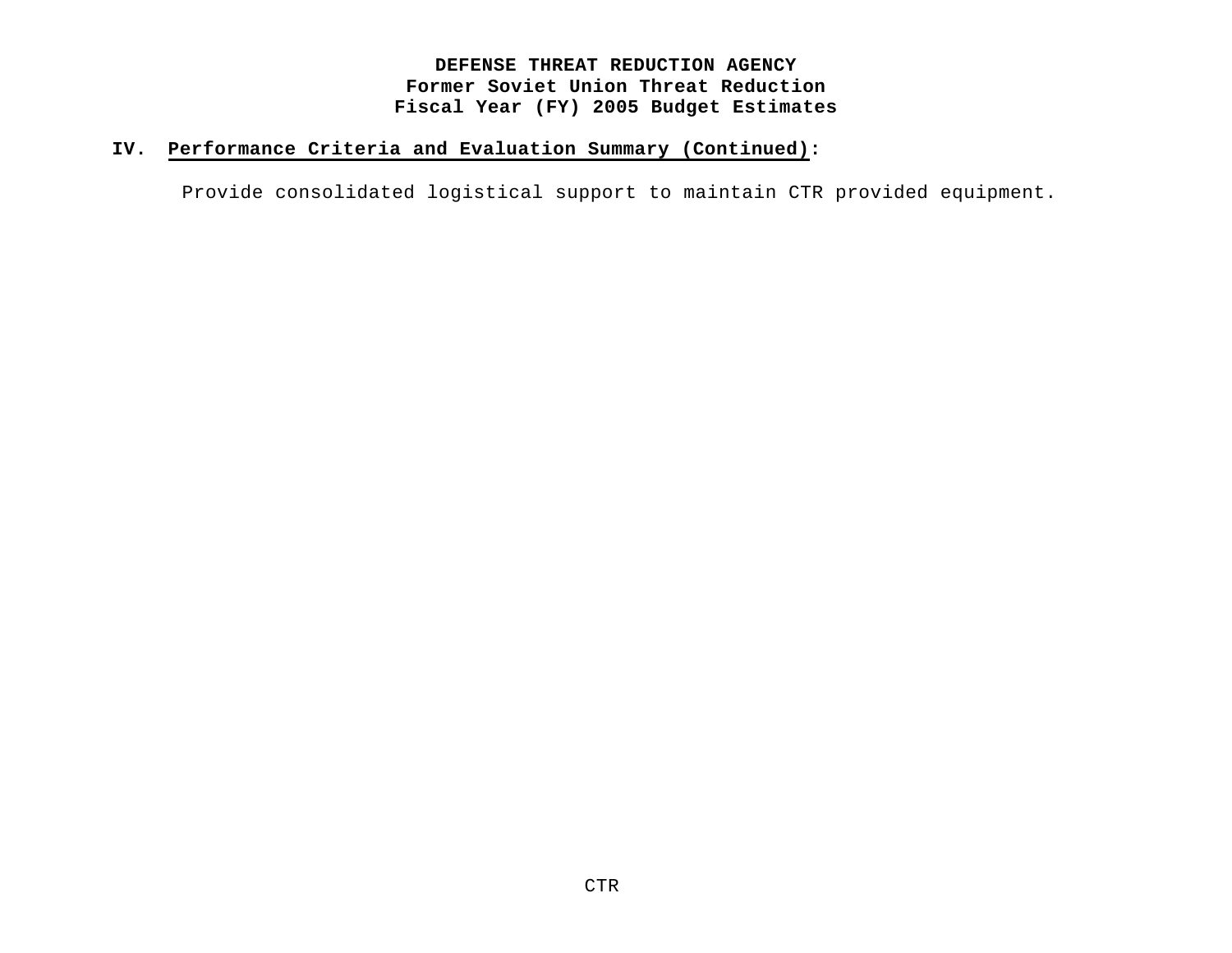## **IV. Performance Criteria and Evaluation Summary (Continued):**

A. Strategic Offensive Arms Elimination(SOAE)–Russia (Continued):

FY 2005 funds will: Eliminate 16 SLBM launchers and one associated SSBN; Transport, dismantle, and eliminate 20 liquid fueled SLBMs; Eliminate three road mobile ICBM regiments; Transport, dismantle and eliminate 50 road-mobile, solid fuel ICBMs/launchers; Transport, dismantle and eliminate 6 rail-mobile, solid fuel ICBMs/launchers; Eliminate 17 liquid fueled ICBM silos; Transport, dismantle and eliminate 10 liquid fueled ICBMs; Remove propellant from five solid fuel SLBMs by open burn and eliminate the motor cases; and Provide consolidated logistical support to maintain CTR provided equipment.

|                                      |                         | (\$'s in Thousands) |
|--------------------------------------|-------------------------|---------------------|
|                                      | FY 2003 FY 2004 FY 2005 |                     |
| B.Weapons Storage Security - Russia: | 39,800 48,000 48,672    |                     |

FY 2003 funds will:

Continue maintenance and life cycle support of the Automated Inventory Control and Management System at 19 sites;

Continue to procure additional personnel, reliability, and safety equipment to include 20,000 urinalysis test cups;

Provide project support for guard force training systems;

- Provide additional firefighting, site preparation, and environmental control equipment;
- Provide vulnerability analyses, site designs, site renovations, procurement, and installation for comprehensive security upgrades at two to four MOD nuclear weapons storage sites;
- Provide security upgrades for two road to rail nuclear warhead transfer sites; and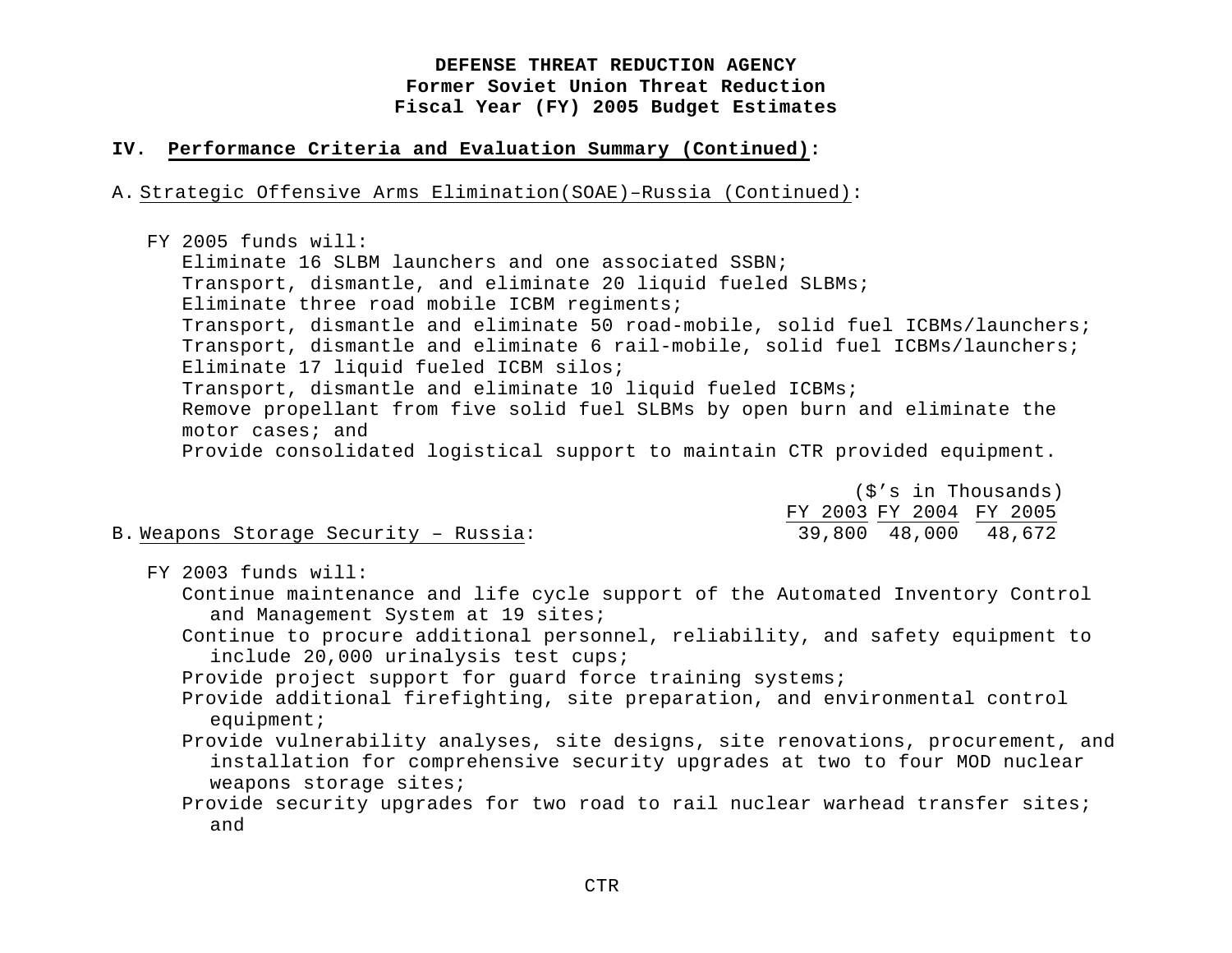# **IV. Performance Criteria and Evaluation Summary (Continued):**

Provide consolidated logistical support to maintain CTR-provided equipment.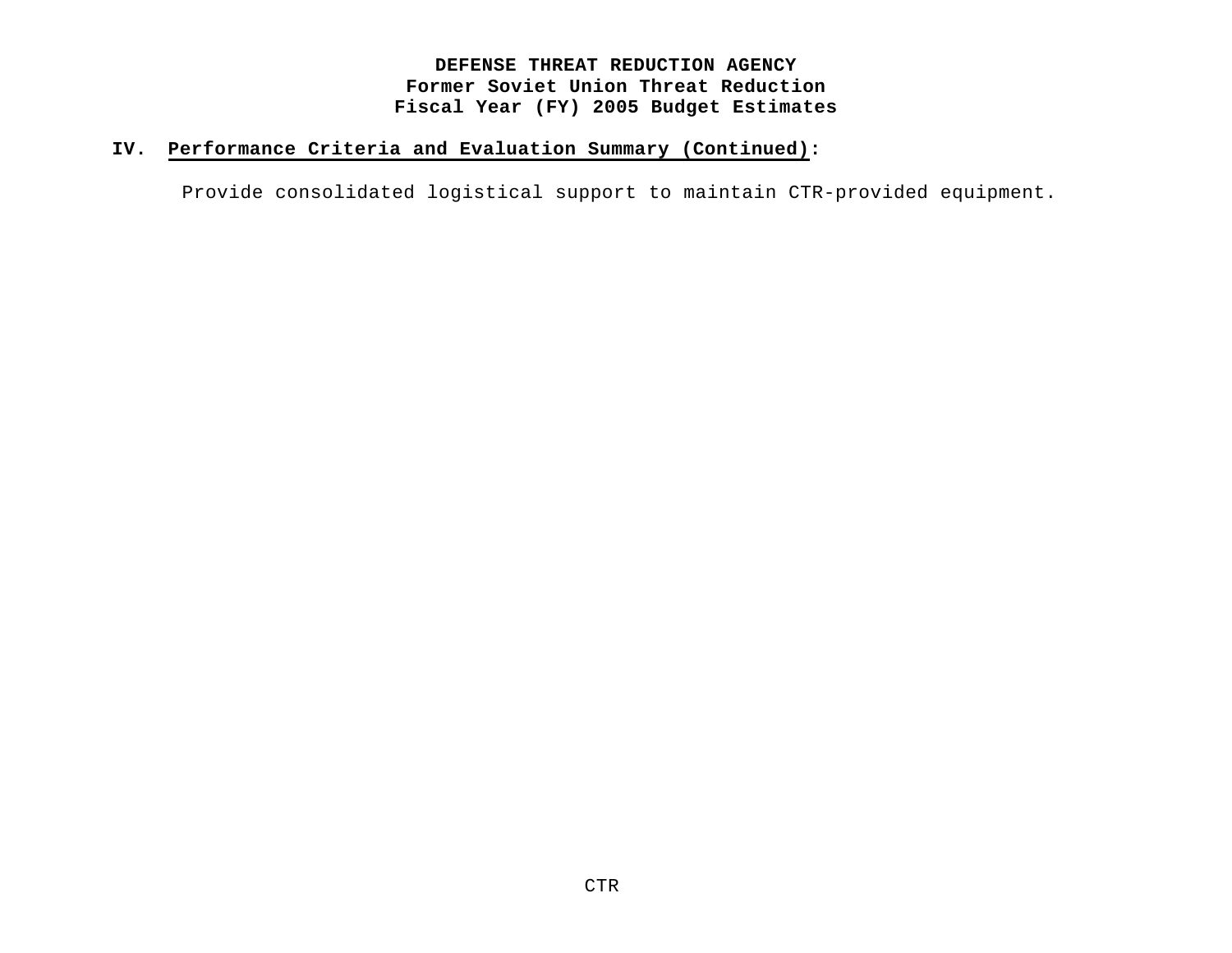## **IV. Performance Criteria and Evaluation Summary (Continued):**

B. Weapons Storage Security – Russia (Continued):

```
FY 2004 funds will:
Provide for the monitoring of PRP program development;
Provide vulnerability analyses, site designs, site renovations, equipment, and 
   installation for comprehensive security upgrades at MOD nuclear weapons 
   storage sites (depending on MOD's identification of the sites, that may 
   include two large sites, three to six small sites or a combination of large 
   and small sites); and
 Provide consolidated logistical support to maintain CTR-provided equipment.
```
FY 2005 funds will:

Provide for the monitoring of PRP program development;

Provide vulnerability analyses, site designs, site renovations, equipment, and installation for comprehensive security upgrades at MOD nuclear weapons storage sites (depending on MOD's identification of the sites, that may include two large sites, three to six small sites or a combination of large and small sites); and

Provide consolidated logistical support to maintain CTR-provided equipment.

|                                             | (\$'s in Thousands)     |  |
|---------------------------------------------|-------------------------|--|
|                                             | FY 2003 FY 2004 FY 2005 |  |
| C. Weapons Transportation Security - Russia | 19,600 23,200 26,300    |  |

FY 2003 funds will:

Transport approximately 72 trainloads of deactivated nuclear warheads (1,500 to 2,000) from deployed locations to enhanced security storage sites and to dismantlement facilities;

Provide maintenance/certification for 80 MOD nuclear weapons transport railcars; and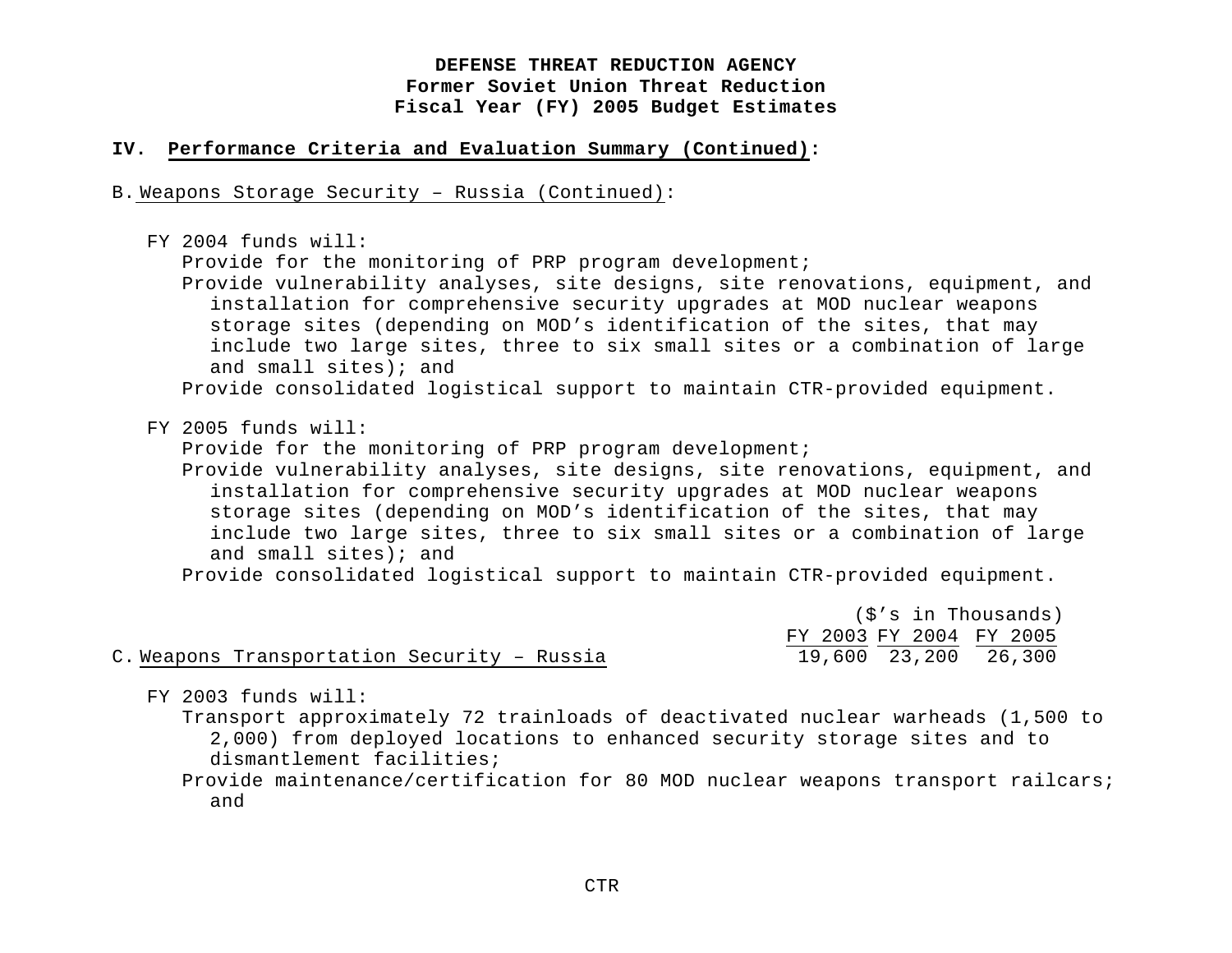# **IV. Performance Criteria and Evaluation Summary (Continued):**

Provide equipment to ensure the safe and secure transportation of nuclear weapons to include the procurement of five guard cars.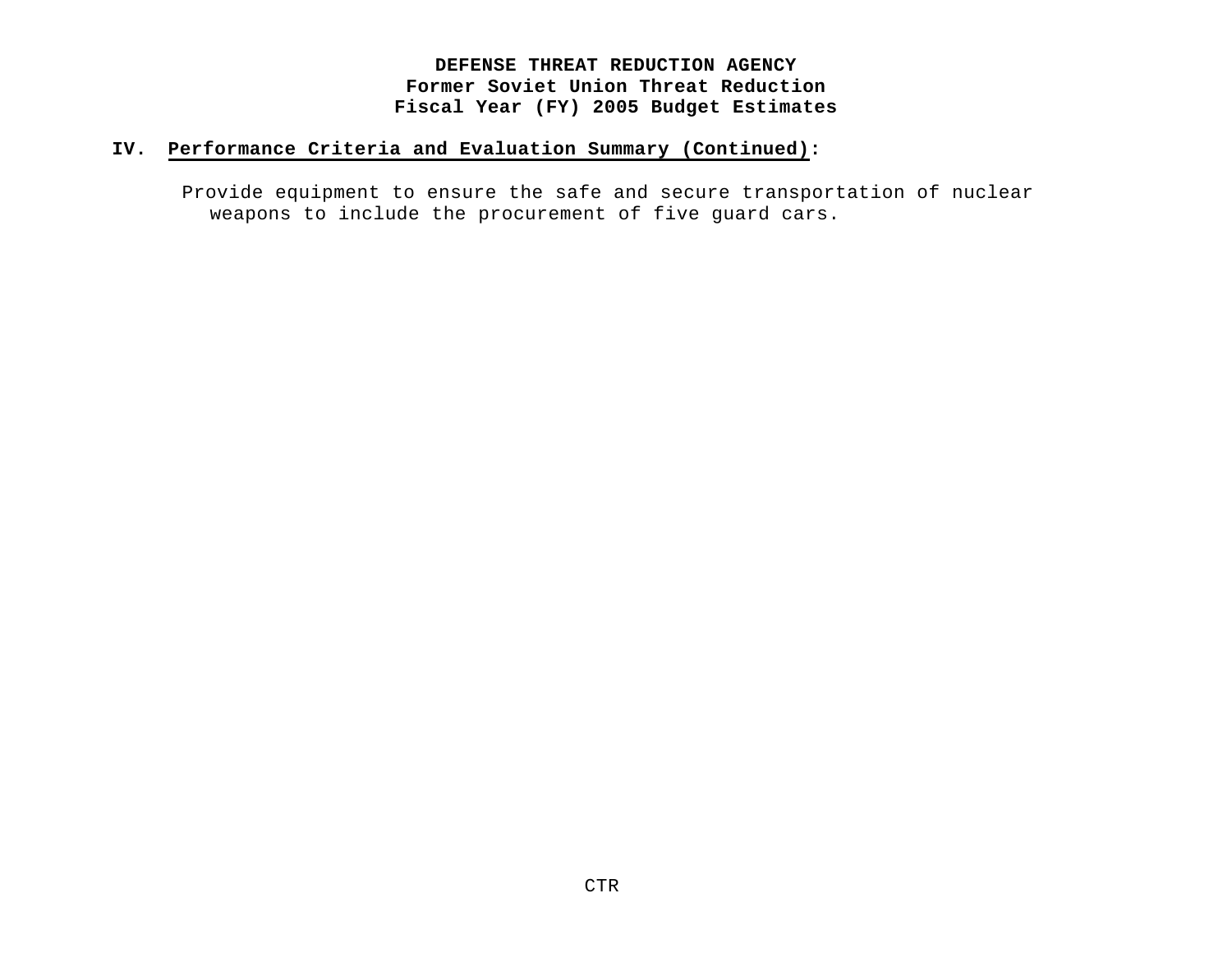## **IV. Performance Criteria and Evaluation Summary (Continued):**

C. Weapons Transportation Security – Russia (Continued):

#### FY 2004 funds will:

Provide for increasing tariffs and transport approximately 72 trainloads of deactivated nuclear warheads (1,500 to 2,000) from deployed locations to enhanced security storage sites and to dismantlement facilities; Provide maintenance/certification for 80 MOD nuclear weapons transport railcars; Provide for procurement of rail cars that support the transportation of nuclear weapons, to include the manufacture of four additional guard cars; and Provide equipment to ensure the safe and secure transportation of nuclear weapons in support of dismantlement objectives.

FY 2005 funds will:

Provide for increasing tariffs and transport approximately 72 trainloads of deactivated nuclear warheads (1,500 to 2,000) from deployed locations to enhanced security storage sites and to dismantlement facilities; Provide maintenance/certification for 80 MOD nuclear weapons transport railcars; Provide for the procurement of cargo rail cars that support the transportation of nuclear weapons.

|                                          |                         | (\$'s in Thousands) |
|------------------------------------------|-------------------------|---------------------|
|                                          | FY 2003 FY 2004 FY 2005 |                     |
| D. Chemical Weapons Destruction - Russia | 132,900 200,300 158,400 |                     |

FY 2003 funds will:

Continue construction of underground utility system; Continue construction of primary building; Continue construction of utility buildings; Initiate procurement of long lead items; Initiate construction of industrial support, safety and service buildings; and Continue demilitarization of former CW production facilities at Novocheboksarsk.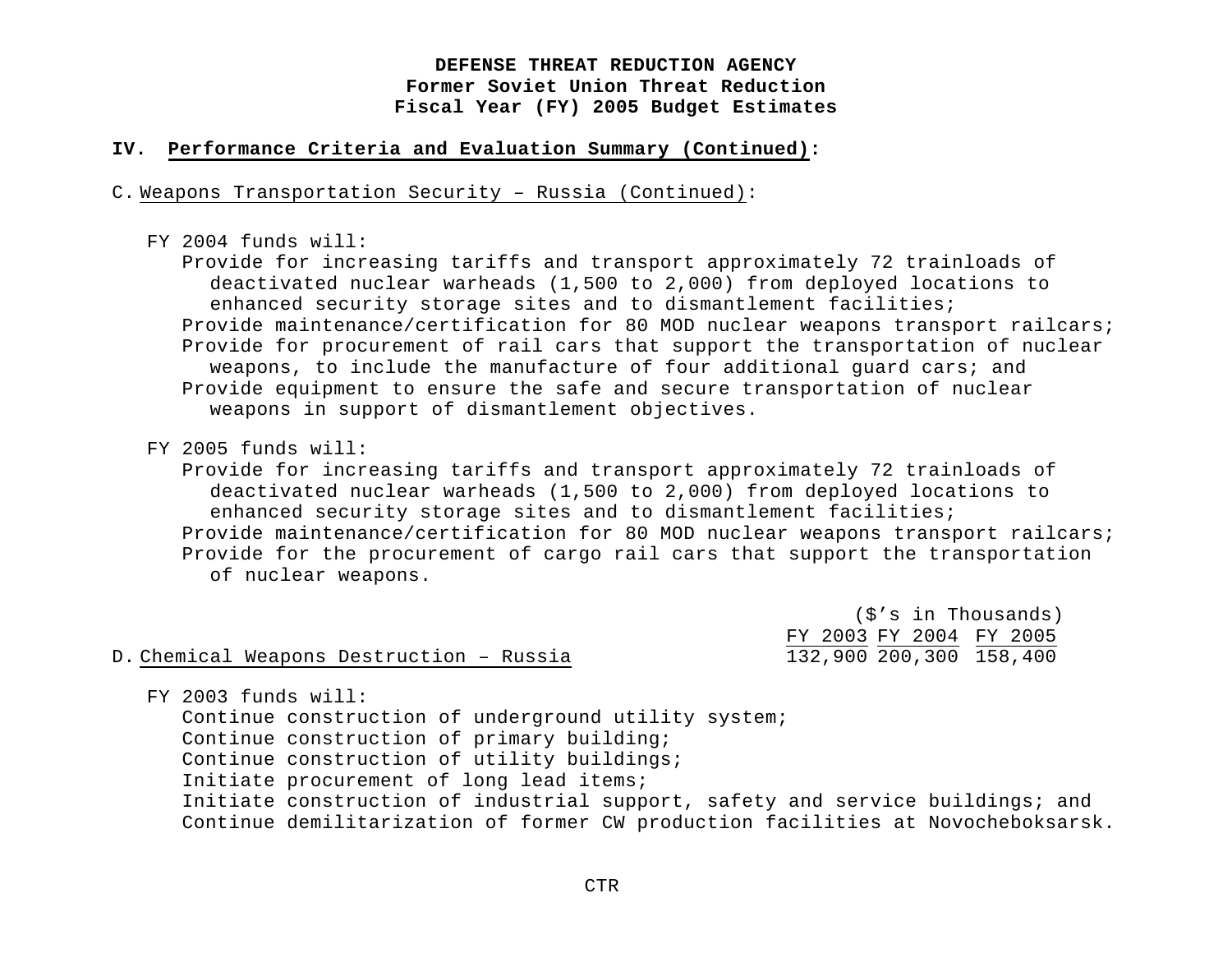#### **IV. Performance Criteria and Evaluation Summary (Continued):**

D. Chemical Weapons Destruction – Russia (Continued):

FY 2004 funds will: Continue procurement of long lead equipment; Continue construction of industrial support, safety and service buildings; Continue main process facility construction; Commence equipment installation; and Commence utility tie in to equipment and facilities; and Continue demilitarization of former CW production facilities at Novocheboksarsk. FY 2005 funds will: Complete construction of industrial support, safety and service buildings; Complete construction of main process facility; Continue equipment installation; Commence systemization of installed equipment and systems; Commence training program for operating personnel; and Complete demilitarization of former CW production facilities at Novocheboksarsk.

|  |  |                                                       |  |  |                         | (\$'s in Thousands) |
|--|--|-------------------------------------------------------|--|--|-------------------------|---------------------|
|  |  |                                                       |  |  | FY 2003 FY 2004 FY 2005 |                     |
|  |  | E.Strategic Nuclear Arms Elimination (SNAE) - Ukraine |  |  | 6,400 4,900             | $\sim$              |

FY 2003 and FY 2004 funds will:

Support Storage and Elimination of 163 SS-24 Missile Motor located at Pavlograd Chemical Plant and Pavlograd Mechanical Plant.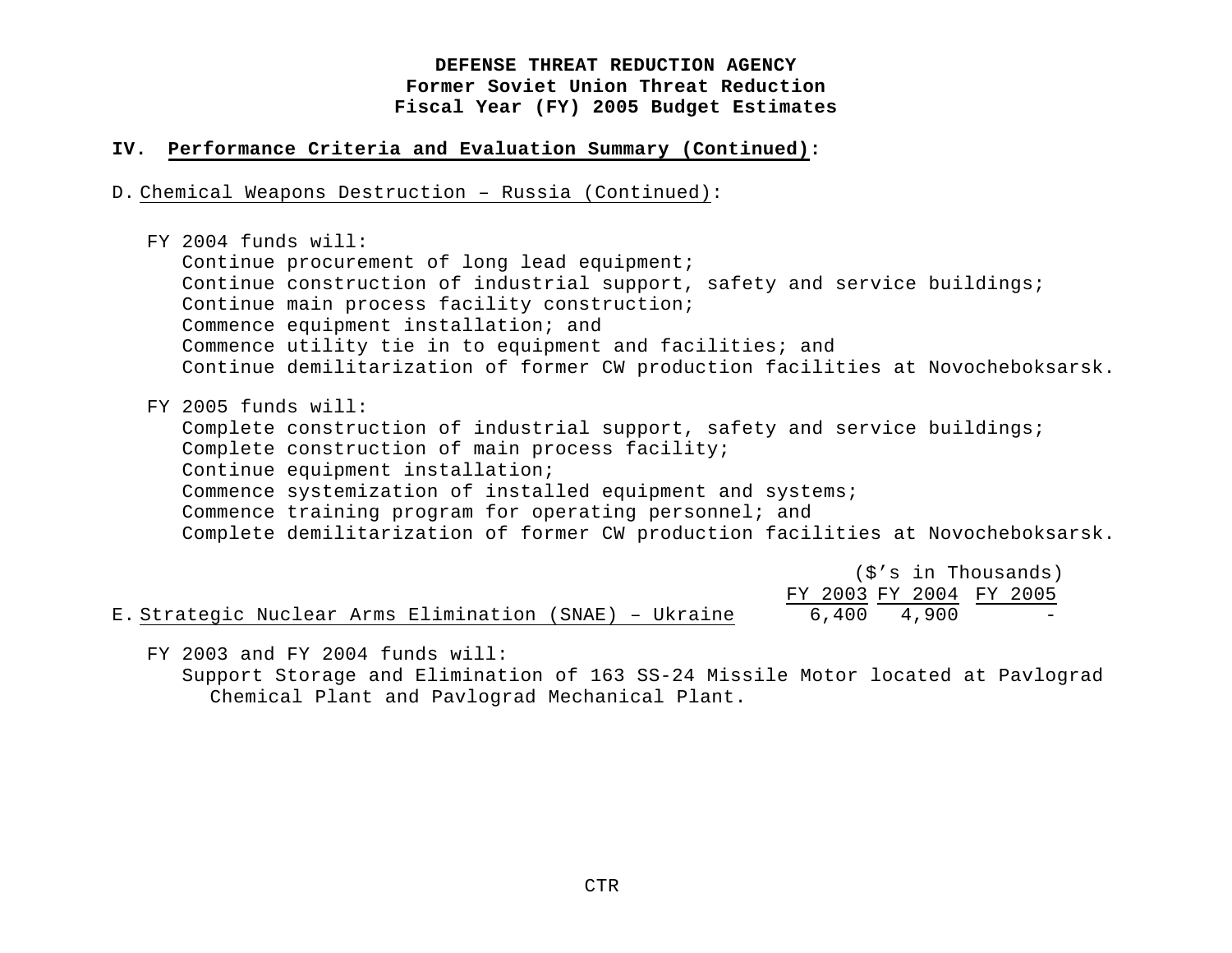#### **IV. Performance Criteria and Evaluation Summary (Continued):**

|                                            | (\$'s in thousands)                                     |
|--------------------------------------------|---------------------------------------------------------|
|                                            | FY 2003 FY 2004 FY 2005                                 |
| F.WMD Infrastructure Elimination - Ukraine | 8.700<br>the company's company's state of the company's |

FY 2003 funds will:

Eliminate equipment and infrastructure at three nuclear weapons storage areas.

|                                                |       | (\$'s in thousands)     |
|------------------------------------------------|-------|-------------------------|
|                                                |       | FY 2003 FY 2004 FY 2005 |
| G. WMD Infrastructure Elimination - Kazakhstan | 8,900 |                         |

FY 2003 funds will:

Continue to prevent proliferation of fissile and radioactive material; Complete the elimination of equipment and infrastructure at liquid missile propellant handling and storage facilities; and Demilitarize a former nuclear weapons storage site.

|  |                                 |  |  |  |  |  |  |  |  |  | (\$'s in Thousands)     |  |  |
|--|---------------------------------|--|--|--|--|--|--|--|--|--|-------------------------|--|--|
|  |                                 |  |  |  |  |  |  |  |  |  | FY 2003 FY 2004 FY 2005 |  |  |
|  | H. BW Proliferation Prevention: |  |  |  |  |  |  |  |  |  | 54,700 54,200 54,959    |  |  |

FY 2003 funds will:

Initiate four additional cooperative biological research projects and continue ongoing cooperative biological research which provides in-lab collaborators for dangerous pathogen research in the FSU;

Provide biosafety training for scientists from former BW institutes;

Complete nine Threat and Vulnerability Assessments and four Emergency Security Upgrades in two facilities in Kazakhstan, one in Uzbekistan, and one in Georgia;

Complete one new building design of a Pathogen Collection facility in Kazakhstan;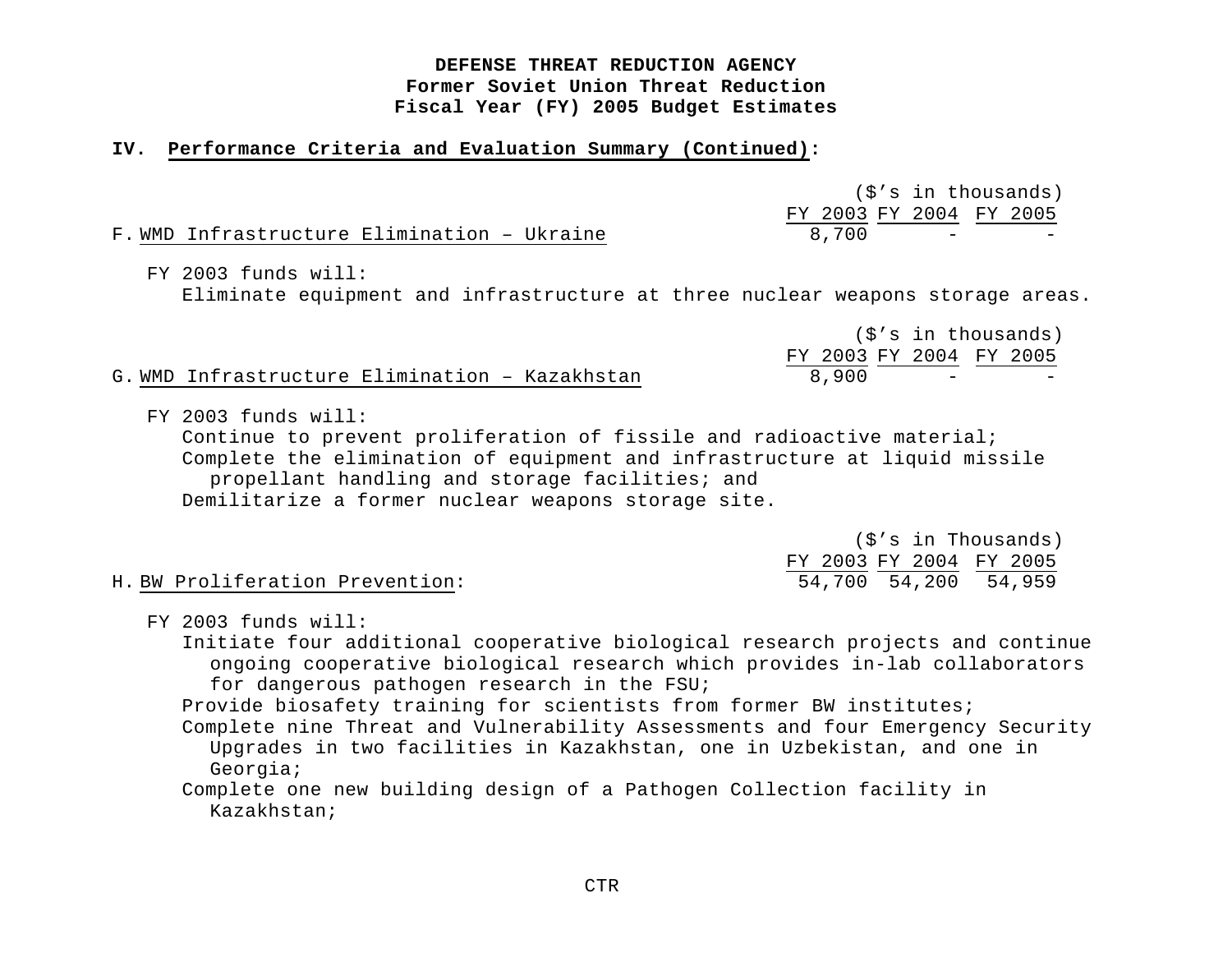## **IV. Performance Criteria and Evaluation Summary (Continued):**

Begin demolition of one Biological Weapons facility in Kazakhstan; and Begin to provide equipment, disease surveillance transportation systems and training to establish a Biological Threat Agent Detection and Response system that includes eight disease monitoring field stations in Kazakhstan and Uzbekistan.

Initiate four additional cooperative biological research projects and continue implementing ongoing cooperative research (provide additional in-lab collaborators as required dangerous pathogen research in the FSU); Complete four security system upgrades in Kazakhstan and Uzbekistan;

H. BW Proliferation Prevention (Continued):

Complete 11 Threat and Vulnerability Assessments in four facilities in Kazakhstan, three in Uzbekistan, and two each in Georgia and Ukraine; Continue demolition of one facility in Kazakhstan and commence demolition of one

(each) facility in Uzbekistan and Georgia;

Begin construction/reconstruction of a central reference laboratory in Uzbekistan and Kazakhstan;

- Continue to provide equipment, disease surveillance transportation systems and training to establish a Biological Threat Agent Detection and Response system that includes eight additional disease monitoring field stations in Kazakhstan and Uzbekistan, and commence system creation in Georgia.
- Consolidate pathogens from remote field stations and provide equipment, and training to establish two additional disease monitoring field stations in Kazakhstan and Uzbekistan;
- Begin the installation of a computerized disease diagnostic capability for a bio-attack early warning system in Kazakhstan and Uzbekistan; and
- Complete testing and make operational the BW disease surveillance transportation systems in Kazakhstan and Uzbekistan as required.

FY 2004 funds will: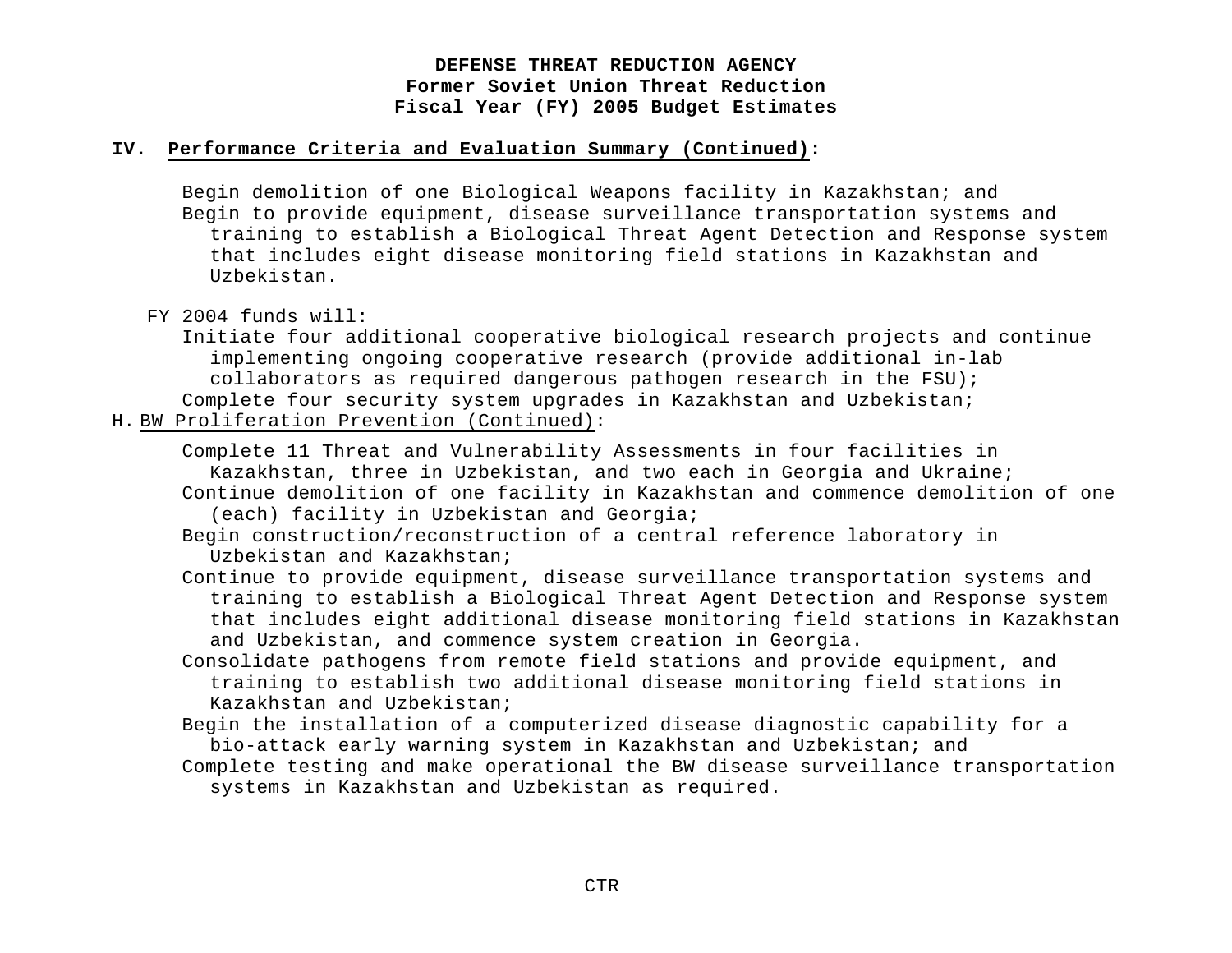## **IV. Performance Criteria and Evaluation Summary (Continued):**

FY 2005 funds will:

Initiate four additional cooperative biological research projects and continue implementing ongoing cooperative biological research (provide additional inlab collaborators as required for dangerous pathogen research in the FSU); Complete five site security upgrades in Russia and two full security upgrades in

Kazakhstan and Georgia;

Complete four Threat and Vulnerability Assessments and Emergency Security Upgrades in Uzbekistan and Ukraine;

Begin demolition for one site in the Ukraine;

Begin the operations of the BW disease surveillance transportation system in Ukraine and Georgia; and

Complete the disease surveillance transportation system projects in Kazakhstan, Uzbekistan and Georgia.

(\$'s in Thousands) FY 2003 FY 2004 FY 2005 I. WMD Proliferation Prevention Initiative – (non-Russia FSU)39,80029,400 40,030

FY 2003 funds will:

Support initial efforts with Azerbaijan and Kazakhstan focusing on securing the maritime borders in the Caspian Sea;

Support initial efforts in Ukraine that will enhance security along the Moldova/Transnistria border; and

Deploy portal monitors and related equipment at key ports of entry in Uzbekistan;

FY 2004 and FY 2005 funds will:

In general continue the efforts initiated with FY 2003 funds to provide equipment and training to improve WMD prevention border control capabilities and consolidated logistics support and maintenance training of CTR provided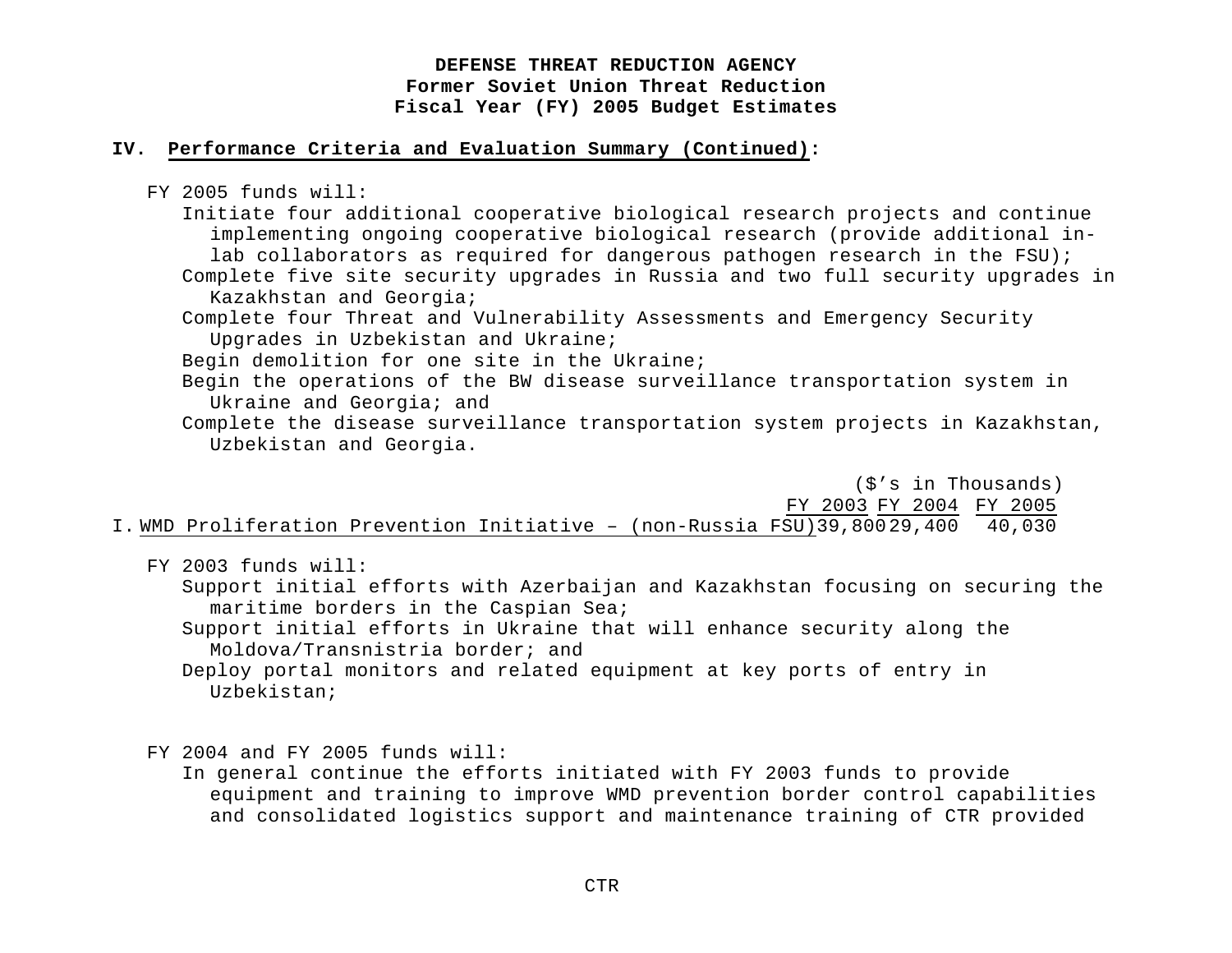#### **IV. Performance Criteria and Evaluation Summary (Continued):**

equipment. Specific additional assistance will be conditioned on progress of effectiveness of initially provided assistance but could include: Ukraine: upgrade of ports of entry, enhancing capabilities of mobile response teams, enhancing air surveillance along land and sea borders, enhancing maritime proliferation prevention capability in the Black Sea; Kazakhstan and Azerbaijan: enhancing maritime surveillance and patrol capabilities in the Caspian Sea to include radars, command control, vessel upgrades, boarding equipment and training, and WMD detection equipment; Uzbekistan: 0nuclear detection portal monitors for additional ports of entry along with communications equipment and training of customs personnel; and Proliferation Prevention Initiatives in other FSU countries may be started as the political situation allows.

|                                 |                         | (\$'s in Thousands) |
|---------------------------------|-------------------------|---------------------|
|                                 | FY 2003 FY 2004 FY 2005 |                     |
| J.Defense and Military Contacts | 18,800 8,945 8,000      |                     |
|                                 |                         |                     |

FY 2003 funds will fund approximately 627 defense and military exchanges.

FY 2004 funds will fund approximately 298 defense and military exchanges.

FY 2005 funds will fund approximately 267 defense and military exchanges.

|  |                                             |  |  | (\$'s in Thousands)     |
|--|---------------------------------------------|--|--|-------------------------|
|  |                                             |  |  | FY 2003 FY 2004 FY 2005 |
|  | K. Other Assessments/Administrative Support |  |  | 14,662 13,100 14,317    |

FY 2003 through FY 2005 funds will conduct 20 Audits and Examinations per year and fund contracts for technical and program support.